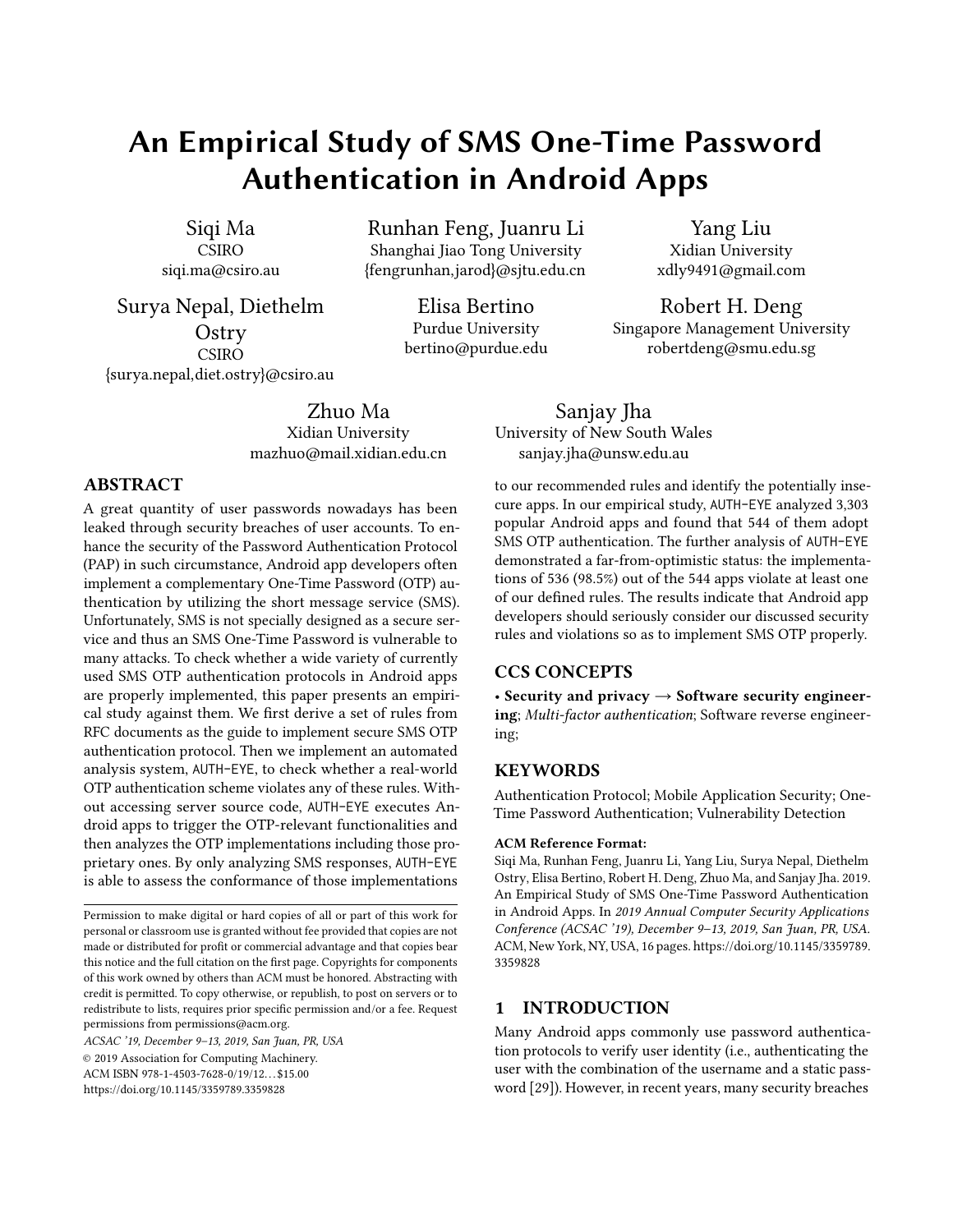led to large-scale password leakage $^{\rm 1}$  $^{\rm 1}$  $^{\rm 1}$ . Moreover, users usually choose weak passwords (e.g., the infamous "123456") because a secure password is often too complex to remember. Because of such issues, a single password authentication becomes vulnerable to attacks such as brute force or dictionary based search, and thus is not suitable for user login protection.

To address the above security issues, one-time password (OTP, also known as dynamic password) authentication is used. Referred to as two-factor authentication, the enhanced validation requires the user to provide both a static password and a dynamic OTP. The OTP here is used to protect validation systems against typical attacks because attackers must determine and consume each OTP before the legitimate user can do so for each authentication session. Typically, an OTP is generated through a security token or retrieved from the server via a secure channel. For example, Google and Apple use both static passwords set by users and dynamic passwords generated by mobile authenticators (e.g., the Google Authenticator [\[20\]](#page-14-1)). Another case is the CITI Bank app, which requires both the static password and an additional dynamic password generated by a portable security token [\[5,](#page-13-0) [21\]](#page-14-2).

Designing a secure OTP authentication protocol is, however, challenging and error-prone [\[22\]](#page-14-3). The security of OTP authentication is regulated by a number of RFC documents and a secure OTP authentication must satisfy several security requirements. A crucial requirement is how to generate and deliver the OTP securely. For an Android app, it is often too heavyweight and inconvenient to deploy a portable security token or a mobile authenticator. Therefore, generating and transferring OTP through the short message service (SMS) becomes the most prevalent implementation $^2$  $^2$ .

We observed that although several techniques have been proposed to analyze designs and implementations of traditional password authentication in Android apps [\[6,](#page-13-1) [30,](#page-14-4) [48\]](#page-15-1), seldom studies considered SMS OTP authentications and barely analyzed the implementation security of them. In this paper, we focus on security requirements of the SMS OTP authentication protocol (hereinafter, we refer it as OTP authentication protocol) and conduct an empirical evaluation of the security of user validation systems which implement OTP authentication protocols. The purpose of our study is two-fold: (1) investigating the OTP authentication protocol in the Android ecosystem, and (2) identifying apps which implement vulnerable OTP authentication. We focus on Android apps because Android is the most widely used mobile operating system [\[8\]](#page-13-2) and a large number of Android apps adopt OTP authentications.

Our goal is to check how well an OTP implementation (including the server side and the app side) complies with a set of OTP authentication protocol rules (hereinafter, it is referred to as OTP rules), which we derive from the best practices outlined in a number of RFCs<sup>[3](#page-1-2)</sup>. Since these rules are recommended as the best practices for implement secure OTP protocols, we propose a novel analysis system, AUTH-EYE, which determines whether OTP implementations violate our defined OTP rules. AUTH-EYE locates and executes login via an app to trigger the relevant functionalities in server's validation system and then examines server behaviours (i.e., server requests and responses). Unlike previous code-based approaches using semantic executions and code dependencies [\[49,](#page-15-2) [52\]](#page-15-3), AUTH-EYE only relies on limited app code information (i.e., class names and function names). Moreover, since source code of remote servers is often not available, AUTH-EYE treats each remote server as a black box and thus only checks its authentication system by analyzing the server responses.

We applied AUTH-EYE to assess 3,303 popular Android apps, collected from the top 2 Android app markets: Google Play and Tencent marketplaces. We observed that there are three types of login schemes, only password authentication, only OTP authentication, and two-factor authentication with both password authentication and OTP authentication. Since we only focus on OTP authentication in this paper, AUTH-EYE found 544 apps implemented OTP authentication protocols in total. For the apps with two-factor authentication, we manually registered an account and filled in the corresponding username and password in each app. Surprisingly, AUTH-EYE detected that OTP authentication protocols in 536 (98.6%) out of the 544 apps violate at least one of our defined OTP rules, and only eight (1.4%) apps implement their OTP authentication protocols with all OTP rules satisfied. This indicates that developers may not be aware of the OTP security recommendations outlined in the RFCs, and AUTH-EYE can be used to help them implement more secure OTP authentication protocols.

Contributions: Our contributions are:

- We derived a set of OTP rules that developers should follow to implement secure OTP authentication protocol. Those rules are summarized from RFC documents and then used to check implementations of OTP authentication protocols in remote servers.
- We proposed a novel analysis system, AUTH-EYE, to automatically evaluate protocol implementations. In particular, AUTH-EYE conducts an efficient code analysis to locate login Activities in apps, requiring only

<span id="page-1-0"></span><sup>1</sup>Massive breach leaks 773 million email addresses and 21 million passwords https://www.cnet.com/news/massive-breach-leaks-773-millionemails-21-million-passwords/

<span id="page-1-1"></span><sup>2</sup>https://www.quora.com/Why-do-companies-use-SMS-and-OTP-toverify-the-mobile-number-doesnt-one-suffice

<span id="page-1-2"></span><sup>3</sup>Protocols defined in RFC: RFC 4226 [\[35\]](#page-14-5), RFC 2289 [\[22\]](#page-14-3), RFC 6238 [\[36\]](#page-14-6), RFC 1750 [\[14\]](#page-14-7) and RFC 4086 [\[15\]](#page-14-8)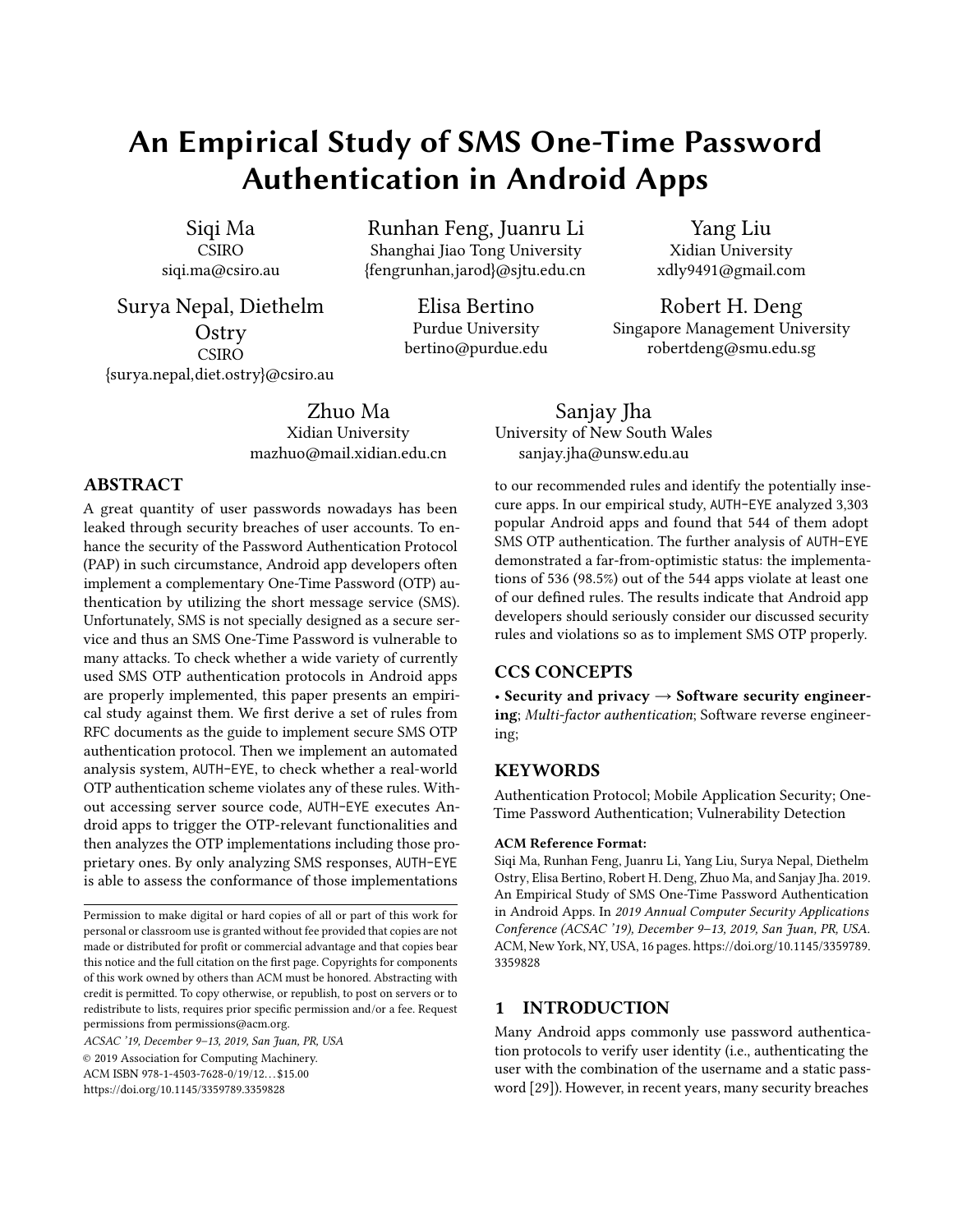limited semantic information. It also examines the remote validation system by only analyzing the network (and SMS) requests and responses rather than source code on server sides.

• We tested 3,303 real-world Android apps with AUTH-EYE and found 544 apps adopt OTP authentication, and AUTH-EYE reported that a large notion of those apps violates at least one of our defined OTP rules.

# <span id="page-2-0"></span>2 DEFINITIONS AND OTP RULES

In this section, we introduce the OTP authentication protocols, and explain OTP rules for designing and implementing OTP authentication protocols properly.

# 2.1 One-Time Password Authentication Protocol

When a user account is created in OTP authentication protocols, the account is bound to the user by the possession of some information specific to the user, such as a mobile phone number or an email address. At login, an OTP is created for the user who must correctly return it. Android apps often use SMS OTP authentication, where the server generates a pseudo-random value as an OTP and sends it via SMS to the mobile phone number in the user's profile. Such a pseudo-random value is shared only between the server and the user owning the mobile phone. The user then submits the received value to the server for authentication. The unpredictable and unique nature of the pseudo-random value prevents password replay attacks. Two algorithms (namely HMAC-based OTP and time-based OTP) are widely used to generate the one-time password.

2.1.1 HMAC-based One-Time Password (HOTP). The algorithm of HMAC-based one-time password (HOTP) combines an incrementing counter value  $(C)$  and a secret key  $(K)$  to generate the one-time password. The OTP value generated by the HOTP algorithm is defined as [\[35\]](#page-14-5):

$$
value = HOTP(K, C),
$$

where  $HOTP$  is the function:

$$
HOTP(K, C) = Truncated(HMAC_H(K, C)).
$$

where  $H$  is a cryptographic hash function, and the output of the hash function  $HMAC_H$  is truncated to a user-friendly size.

An HOTP value with a short length is convenient, but vulnerable to brute-force attacks. To address this problem, RFC 4426 recommends two steps: 1) the maximum number of possible attempts per login session should be set beforehand, and 2) each failed attempt should introduce an additional delay before a retry is permitted. RFC 4426 also suggests

that with these protective steps the length of an HOTP value should be at least six digits.

2.1.2 Time-based One-Time Password (TOTP). The timebased one-time password (TOTP) algorithm [\[36\]](#page-14-6) is an extension of the HOTP algorithm, using elapsed time increments instead of an event counter. Because of human and network latency, the one-time password for each login session must remain valid over a time interval (defined by the time step parameter). Based on RFC 6238, the OTP value generated by the TOTP algorithm is defined as:

$$
value = HOTP(K, C_T)
$$

where K is a secret key, and  $C_T$  is an integer counting the number of completed time steps between the initial counter time  $T_0$  and the current Unix time. Given a time step  $T_x$  in seconds,  $\mathcal{C}_T$  is calculated as:

$$
C_T = \frac{(current\,unix\,time - T_0)}{T_x}
$$

Due to the network latency, the number of time steps  $(C_T)$ <br>calculated by clients and servers may differ and so resulting calculated by clients and servers may differ and so resulting in different TOTP values. This problem can be addressed by setting the OTP time step  $T_x$  to an acceptable size. The OTPs generated anytime within a time step will be the same and will allow the user to login successfully. However, depending on when a login request is made, a server might reasonably accept OTPs from earlier or later time steps. For example, if an OTP is generated near the end of a time step, the user may compute a counter based on the succeeding time step due to latency. To take this into account, the server may accept OTPs computed from time steps +/-1 from its current time step. A larger time step makes the OTP authentication protocol with a TOTP value become more vulnerable because it offers an attacker more time to guess the TOTP value and consume the TOTP value before the valid user does. To balance the security and the usability of this authentication scheme, RFC 6238 recommends setting the size of the time step to 30 seconds.

Furthermore, the server must ensure that sufficient time has elapsed between generating successive TOTP values so that the number of time steps  $(C_T)$  has changed.

#### 2.2 Best Practices and Threats for OTP

In this subsection, we first summarize six OTP rules (i.e., rules for secure OTP implementation) according to RFC documents, and then discuss threats against OTP authentications if one or more rules are violated.

2.2.1 OTP Rules. Several RFC documents such as RFC 4226 [\[35\]](#page-14-5), RFC 2289 [\[22\]](#page-14-3), RFC 6238 [\[36\]](#page-14-6), RFC 1750 [\[14\]](#page-14-7), and RFC 4086 [\[15\]](#page-14-8) regulate how to securely implement an OTP authentication protocol. We conclude them as six OTP rules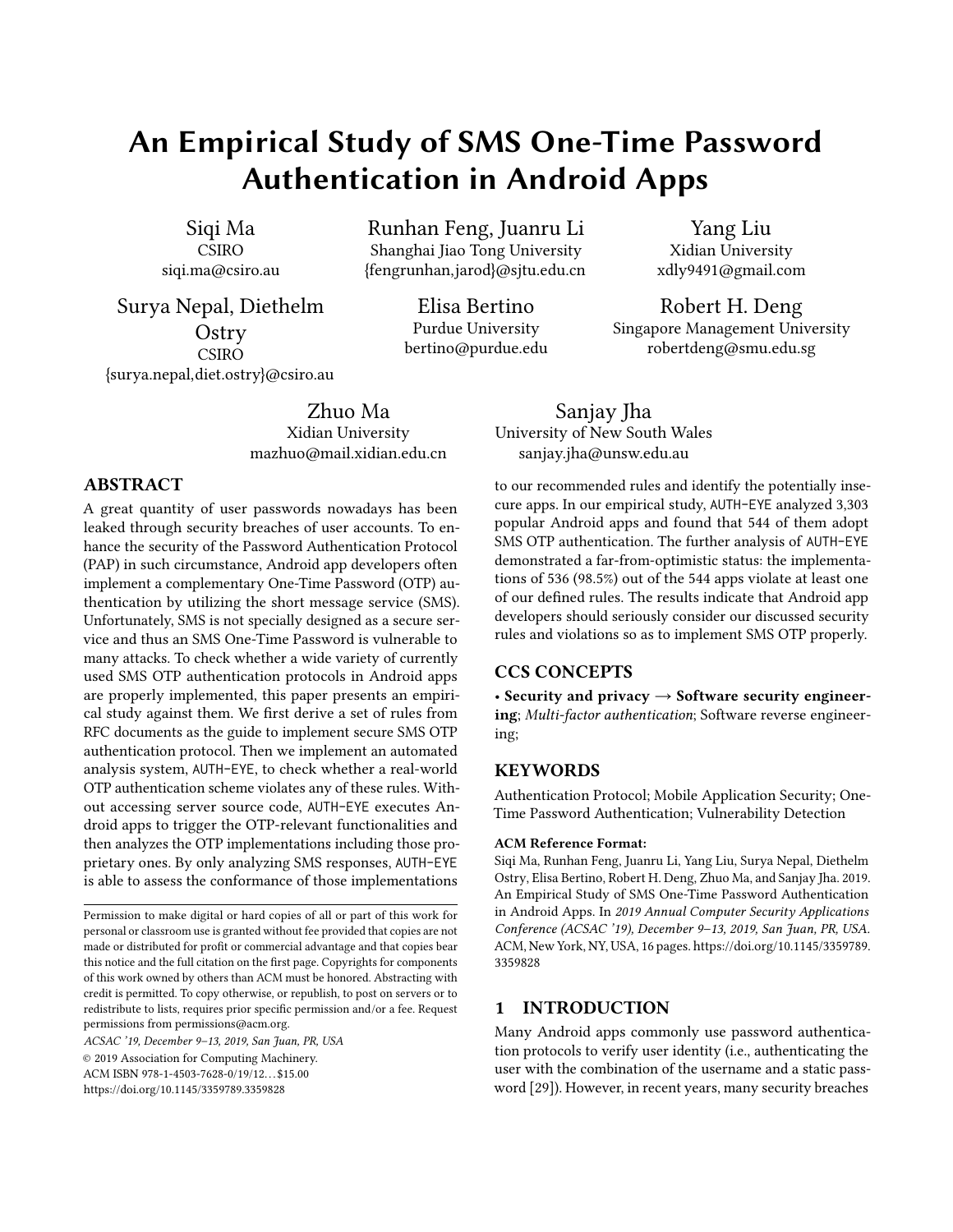ACSAC '19, December 9–13, 2019, San Juan, PR, USA Siqi et al.

that developers are recommended to follow for a secure OTP implementation.

R1: OTP Randomness–Use a random value as an OTP for authentication.

The server needs a cryptographically strong pseudo-random number generator to generate the OTP value for each login session, as an attacker can exploit any detectable nonrandomness in the successive OTPs. Some poor pseudorandom number generators can be identified from the series [\[14\]](#page-14-7), or values in the sequence may appear periodically. In the worst situation, an implementation of OTP authentication may keep using a static value as the OTP for all authentication sessions.

R2: OTP Length–Generate an OTP value with at least six digits.

The official document RFC 4226 [\[35\]](#page-14-5) points out that "the value displayed on the token MUST be easily read and entered by the user.". It requires that the OTP value should also be of reasonable length. Particularly, RFC 4226 indicates that an OTP value of at least six digits could adequately reduce the probability of a successful brute-force attack. In view of both usability and security considerations, OTP values with a length from six to eight digits achieve the required overall performance.

R3: Retry Attempts–Set a limit on the number of validation attempts allowed per login.

RFC 4226 [\[35\]](#page-14-5) recommend a maximum number of possible attempts for OTP validation. In particular, when the maximum number of attempts is reached, the server must lock out the user's account to defend against a brute-force attack.

R4: OTP Consumption–Only allow each OTP value to be consumed once.

According to the definition of the OTP authentication protocol, each OTP should only be valid for one authentication session.

R5: OTP Expiration–Reject expired OTP values generated by the TOTP algorithm.

Referring to RFC 6238 [\[36\]](#page-14-6), the OTP value generated in the next time step MUST be different. It represents that the OTP value generated by the TOTP algorithm should only be valid for a limited time.

R6: OTP Renewal Interval–OTP values generated by the TOTP algorithm should be valid for at most 30 seconds.

Due to the network latency issue, RFC 6238 [\[36\]](#page-14-6) recommends that "A validation system **SHOULD** typically set a policy for an acceptance OTP transmission delay window for validation."; thus, a renewal interval is allowed. For the renewal interval, the login validation system achieves a higher usability by allowing for a longer latency, potentially caused

by human and network operations. To balance the demands of usability and security, RFC 6238 suggests that the OTP should be renewed every 30 seconds.

2.2.2 Threats against OTP Authentication. We determine whether an implementation of the OTP authentication protocol is secure, in that it should at least meet the following two requirements:

- (1) The authentication protocol should not be vulnerable to brute force attacks.
- (2) The authentication protocol should be secure against replay attacks.

We observe that if one or more defined OTP rules are violated, the above two requirements may not be satisfied. In the following, we discuss how the violation of our defined OTP rules threats the security of OTP authentication.

- The violation of R1 indicates that an OTP becomes predictable, and thus the validation systems are vulnerable to replay attacks, allowing attackers to impersonate legitimate users.
- The violation of R2 indicates that an OTP is of limited length, which is vulnerable to brute-force attacks and may be cracked within a few minutes [\[11\]](#page-14-9).
- The violation of R3 indicates that an attacker could easily guess the OTP value through a brute-force attack if unlimited attempts are allowed.
- The violation of R4 indicates that a validation system allows an OTP to be used multiple times and thus is vulnerable to replay attacks.
- The violation of R5 indicates that a validation system accepts an expired OTP value and thus allows an unlimited time for an attacker to discover the OTP and consume it before the legitimate user does.
- The violation of R6 indicates that a validation system provides a long time window for an attacker to crack the OTP.

Moreover, we observe that even though the violation of a single rule might not cause severe security issues, powerful attacks could be launched if multiple rules are violated simultaneously:

- (1) Violation of R1 and any of the other rules. A static OTP value is always vulnerable to replay attacks.
- (2) Violation of R2 and R3. For an OTP value with length less than six, an attacker can easily crack the OTP value if the number of validation attempts is unlimited (i.e., vulnerable to brute force attacks).
- (3) Violation of R2 and R4. The violation of R4 allows an attack to reuse current OTP values to launch replay attacks. At the same time, if R2 is also violated, attackers can easily extract OTP values for further attacks.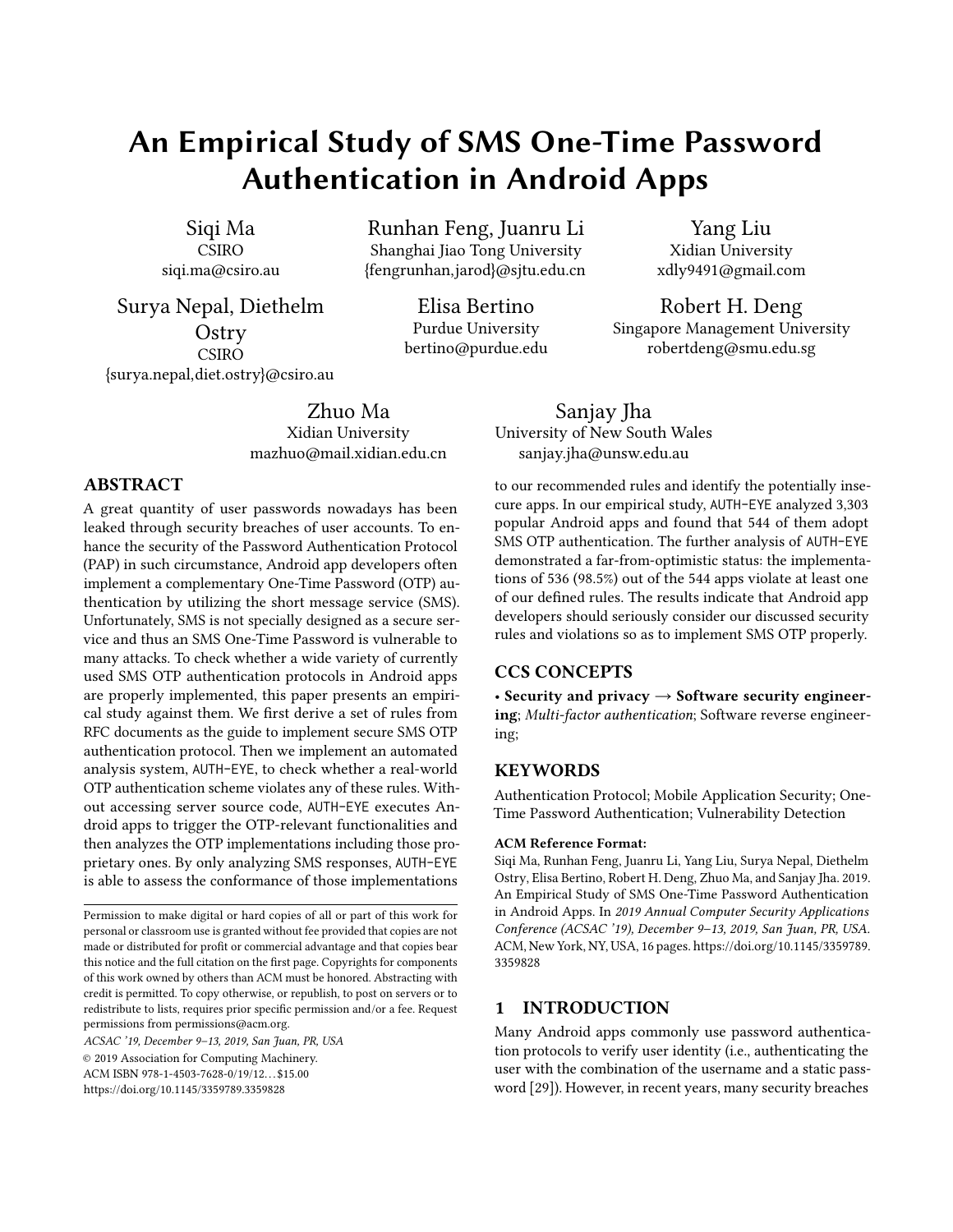- (4) Violation of R4 and R5. The OTP validation system is vulnerable to replay attacks by allowing an OTP to be used multiple times. In addition, if the validation system does not set OTP expiration, an attacker is able to launch replay attacks by providing the same OTP value. Even though an OTP is encrypted, the attacker can request for verification by submitting the encrypted format directly.
- (5) Violation of R2, R3, and R6. Similar to situation (2), an OTP validation with a larger renewal interval provides an attack enough time to crack an OTP with less than six digits. It is vulnerable to brute force attacks.

# <span id="page-4-0"></span>3 OTP AUTHENTICATION IN ANDROID

Analyzing OTP authentication protocols implemented in real-world servers require addressing several challenges. Below, we describe the challenges, each followed by our approach to address it.

Challenge 1: How to identify OTP authentication implementations that violation the aforementioned OTP rules without access to the source code? Static code analysis is the most popular technique to locate implementation flaws. However, this technique does not work because server source code is not publicly available. The other technique is to identify functionalities supported by servers and interact with servers. Many attack-based techniques have been proposed based on this approach [\[25\]](#page-14-10) [\[27\]](#page-14-11). However, we cannot apply this approach in our case for ethical reasons.

Our approach 1: Interacting with servers. We search for implementation violations via legitimate interactions with servers. Executing an app triggers the validation functionalities of OTP authentication implemented in the app server. Referring to the OTP rules defined in Section [2,](#page-2-0) we design experiments to test the functionalities and determine whether the implemented OTP authentication protocol obeys all the OTP rules.

Challenge 2: How to locate the app code that triggers the validation functionalities of OTP authentication? We perform login by executing Android apps to explore the functionalities of OTP authentication at remote servers. Hence, we need to locate OTP login Activities in apps. To find such Activities, we decompile each app and search for functions declaring login Activities. However, developers use a variety of names for these functions, which makes identification more complicated. While we can recognize the login functions by matching data- and control-dependencies with execution patterns, such a strategy does not always succeed because the code decompilation of an app may be incomplete. Thus, we need a broader approach to identify login functions that requires less code information.

Our approach 2: Recognizing OTP login functions semantically. Login Activity declarations, including class information (i.e., class name and name of the extended class) and function information (i.e., function name and argument name) are more complete than other relevant information, such as control-dependencies and API names. Moreover, login Activity declarations reflect which functionalities are included in the class. Although name recognition is challenging, we observe that developers prefer to use similar words to name similar functionalities. This provides a way to identify login-related functions by applying syntax and lexical analysis.

Challenge 3: How to perform login Activities to interact with each server? Once the login Activity declarations are located, we send login requests via the login Activity in each app, triggering the OTP validation system at the remote server. We can manually send login requests, but it does not scale to a large number of apps. To automate the process, we need to design a system that follows the login process precisely. Otherwise, irrelevant services might be triggered, which cause unexpected errors. For example, a button requesting a password reset might be clicked accidentally, possibly switching from the current login page to a password reset page.

Our approach 3: Extracting the position of each widget. After app decompilation, there is a file describing all the involved widgets, including their names, layouts, types, positions, etc. The widget type information helps to identify the widgets used for editing texts and clicking buttons. The widget name implies its purpose, and its layout gives its position. Through this information we can locate the required widgets precisely and execute further operations.

Challenge 4: How to parse the received server messages? Responses from a server are texts containing both useful information (e.g., valid OTP, its expiration, etc.) and irrelevant material. Furthermore, OTP authentication protocols implemented in different servers have different functionalities, which indicates that their responses differ. To deal with this issue, we need a mechanism to systematically process these server messages and recognize the fields containing the useful information.

Our approach 4: Examining altered fields in each message. We identify fields that are altered by comparing multiple responses. Although OTP authentication protocols with different functionalities may give different responses, some essential fields in these responses still follow particular formats. For example, the description of OTP expiration is usually in the format of a decimal followed by a string as "second(s)", "minute(s)" or "hour(s)". With some prior information like this, we discover the used formats and furthermore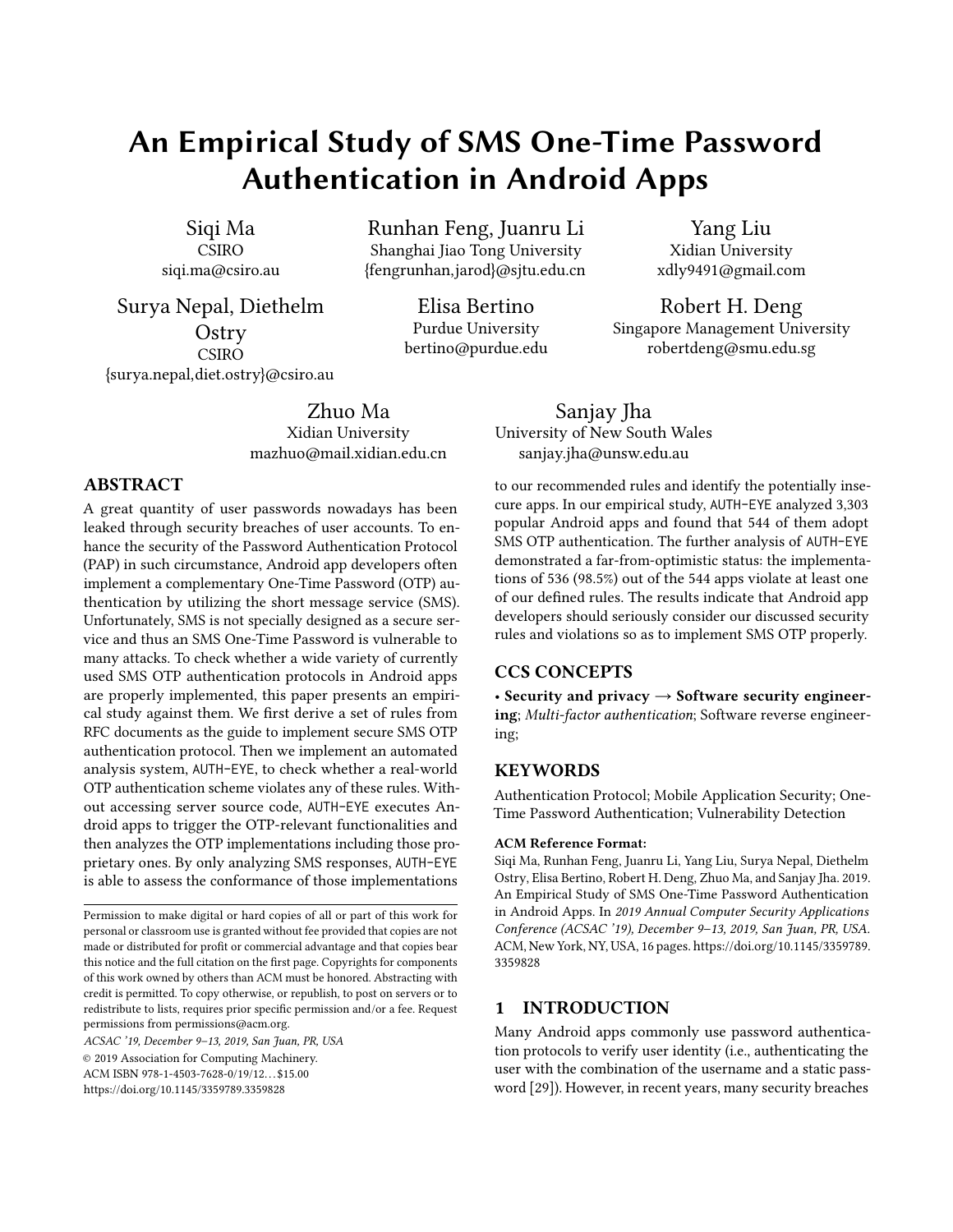<span id="page-5-0"></span>

Figure 1: The workflow of **AUTH-EYE**

find what functionality is implemented by sending multiple requests to the same server.

# 4 SYSTEM DESIGN: **AUTH-EYE**

This section describes our automated system, AUTH-EYE, which analyzes Android apps and detects violations of the OTP rules defined in Section [2.](#page-2-0) AUTH-EYE is built following the approaches outlined in Section [3](#page-4-0) to address the critical challenges while examining OTP protocol implementations. AUTH-EYE comprises two components: a Login Code Detector and an Auth Message Analyzer, and Figure [1](#page-5-0) illustrates the system workflow. We next describe the system in detail.

## 4.1 Login Code Detector

As mentioned earlier, our focus is on the SMS OTP authentication protocol. The function of the login code detector is to analyze a set of apps and generate an OTP List of the apps that implement SMS OTP login activities. AUTH-EYE achieves this in two steps: app decompilation and Login Activity locating, which are detailed as follows.

4.1.1 App Decompilation. AUTH-EYE is built on top of the JEB Android decompiler [\[42\]](#page-14-12). The login code detector first takes apps as inputs and uses JEB to decompile them into their java source code.

4.1.2 Login Activity Locating. Since AUTH-EYE only focuses on OTP authentication, it first needs to distinguish Activities of OTP authentication from that of password authentication. However, since both Activities are named similarly in layout files, it is hard for AUTH-EYE to distinguish OTP authentication via the layout files only. Therefore, AUTH-EYE examines the java source code of each app to identify those which implement login activities. AUTH-EYE first looks for

Activities that were declared by developers (i.e., customized classes and functions) and then identifies functions that fulfill login Activities. The examination steps of how AUTH-EYE recognizes OTP login Activities in apps are detailed below.

Customized Package Selection. We observe that Activities commonly exist in customized packages (i.e., declared by developers) and seldom exist in third-party libraries. Therefore, AUTH-EYE needs to distinguish customized packages from the standard packages declared in third-party libraries. AUTH-EYE adopts a heuristic approach to achieve this target: it ONLY collects class names of Activities in an app and analyzes the first two fields in a class name. For example, in the class name cx.itxxx.usercenter.activity<sup>[4](#page-5-1)</sup>, the first two fields, cn.itxxx, indicate the identity of the developer, while the last part, usercenter.activity, refers to the functions that are related to an Activity. In one app there often exist many Activities. AUTH-EYE defines the most frequently appeared first-two-fields prefix as the developer's information, and then deems packages with this developer's information as customized packages. According to our manual inspection on 2,210 popular Android apps, 2,153 apps follow this pattern and thus AUTH-EYE could apply this approach to locate customized packages.

Login Function Identification. Once the customized packages are identified, AUTH-EYE locates classes and functions with login Activities. A common strategy for understanding a function semantically is to search for specific words and dependency patterns. However, in our case this strategy fails to extract semantic information effectively for the following reasons:

- Non-Uniform Representation: Developers often choose function and variable names arbitrarily. They often use different names for functions and variables with the same purpose, such as the AccountLoginActivity login functions and PhoneLogin. For a matching approach to succeed, we thus need a dataset with a large number of potential keywords.
- Vague Explanation: Developers may use identical words but combine these words in different orders to name different functions. The meanings of these functions are significantly different. This makes a simple keyword comparison inaccurate. For example, the function LoginPhoneAct refers to the activity of extracting phone settings, but PhoneLoginAct specifies login via mobile phone.
- Unclear Expression: Developers often use abbreviations and colloquial terms (e.g., AccountAct) to declare an Activity. Moreover, the decompilation replaces some

<span id="page-5-1"></span><sup>4</sup>We used 'x' to conceal the details of this developer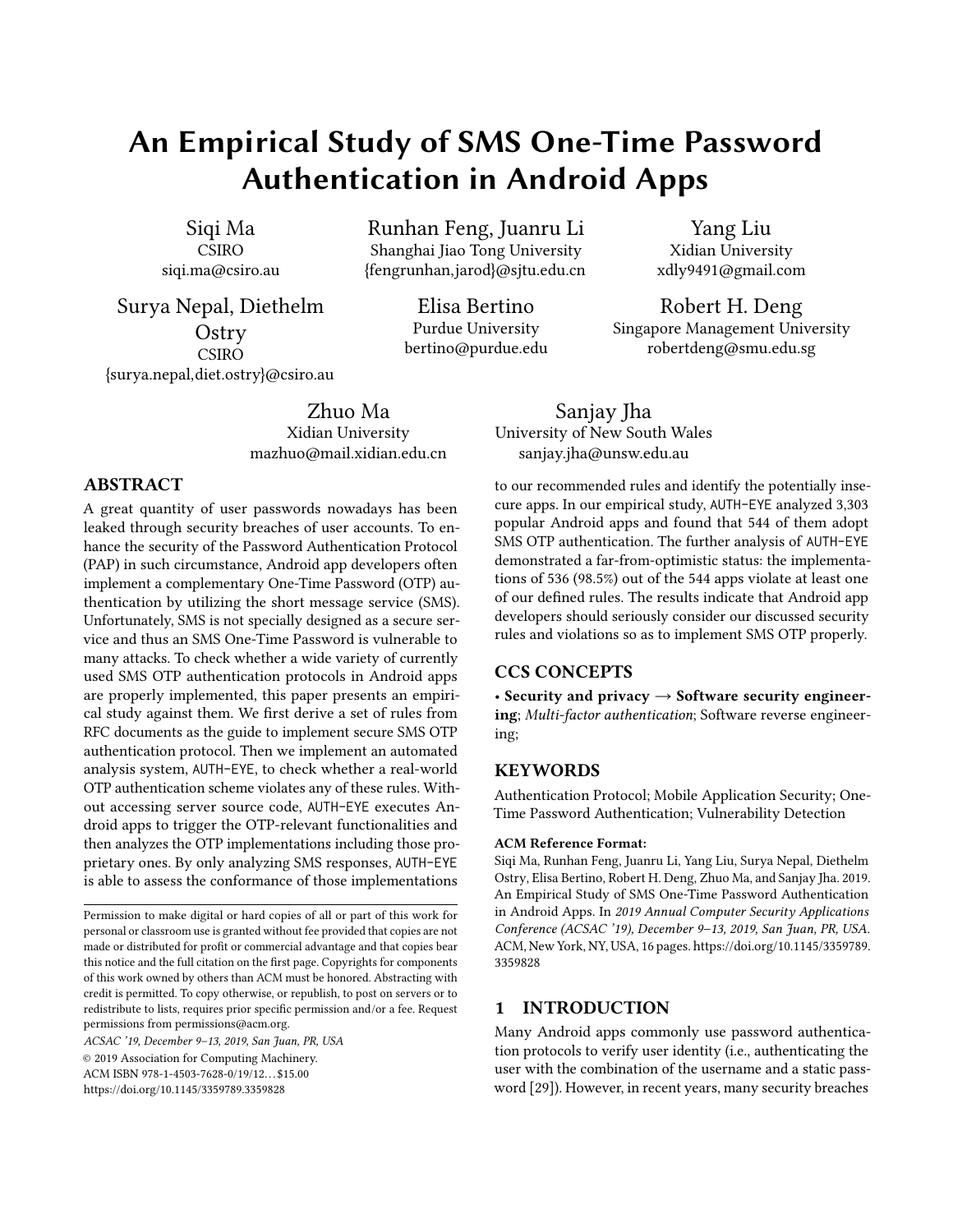APIs by using abstract formats, e.g., UserLogin.a. Abbreviations and abstract formats like this are more difficult to recognize through a simple keyword matching.

• Partial Decompilation: We cannot completely decompile apps with protected code snippets. Hence, the patterns extracted through the data and control dependencies may be inadequate.

To gain a further understanding of these difficulties, we manually inspected the source code of each app. We found that class names are usually fully decompiled, and follow some specific formats. For example, developers use similar words (e.g., login, auth) with similar formats to name a login Activity. Therefore, we propose a natural language processing [\[33\]](#page-14-13) (NLP) based approach, which is widely used to evaluate the semantic similarity between a pair of words, to extract the semantic information from class and function names and so address the second challenge.

We first manually construct a reference set for similarity comparison. We collected the login-related class names and function names from  $4,665$  $4,665$  repositories posted on Github<sup>5</sup>, where open source apps display the code with login Activities. A context is required for measuring the semantic similarity between an unknown name and names in the reference set. Because we compare the semantic similarity of two words defined in programming code, text corpora such as Wikipedia and Google Book Ngram Corpus are not appropriate. Instead, we generated our own code corpus by using all posts on Stack-Overflow.To compare an unknown name with names in the reference set, AUTH-EYE converts the words in code corpus into sets of vectors by using Word2vec [\[34\]](#page-14-14) and computes a cosine distance between the unknown name and each name in the reference set. The cosine distance between two words gives a measure of their semantic similarity, where a greater cosine distance represents a higher semantic similarity. Using the reference set, AUTH-EYE proceeds according to the following steps to identify functions related to login Activities:

- (1) AUTH-EYE splits each name into several words based on the occurrence of uppercase letters to improve the accuracy of a comparison between an unknown name and names in the reference set. We assume the standard programming practice in which the names of classes and functions are usually a combination of several words, capitalized at word boundaries.
- (2) AUTH-EYE compares each word with the names in the reference set and computes the corresponding similarity scores. The highest score found for the word is taken as its similarity score.
- (3) AUTH-EYE calculates the semantic similarity by taking the average similarity of all words in the name. If the average similarity score is higher than a threshold, the corresponding class name is labeled as a "login".
- (4) AUTH-EYE runs steps (1) (3) iteratively to distinguish "login" classes and then repeats the three steps to label "login" functions in these classes.

For example, consider the function name doLogin. The highest semantic similarity score is 0.43 if AUTH-EYE compares the entire name with each word in the reference set. If the name is divided into single words as "do" and "Login", its average semantic similarity is 0.66 as the similarity scores for two words are 0.33 and 0.98, respectively.

SMS OTP Identification. AUTH-EYE examines the identified login function to determine whether its functionality is SMS OTP login.

Even though the java code for each app may be only partially decompiled, the layout XML file can be fully extracted. Therefore, AUTH-EYE identifies the apps implementing SMS OTP login Activities by analyzing the layout XML files instead of analyzing the login function code. For each identified login function, AUTH-EYE uses UI Automator [\[1\]](#page-13-3) to find the name of the corresponding layout XML file from the "public.xml" file. In the layout XML file, UI Automator parses all the information describing each widget, such as type, text, orientation, and position (i.e., its layout).

Differently from the case with function declarations, we find that each widget is named formally. Thus, we manually collected a set of keywords (e.g., "smscode" and "mobile-phone") from 13 repositories posted on Github [\[9\]](#page-13-4)<sup>[6](#page-6-1)</sup> to construct a keyword list. In order to identify whether a widget is related to SMS OTP login, AUTH-EYE chooses the widgets for edit text and button. For each widget, AUTH-EYE compares the text in the field of android:text with the words in the keyword list. If any keyword is included in the widget text field, an SMS OTP login is identified, which indicates that its server validates the user's identity through the OTP authentication protocol. AUTH-EYE finally generates an OTP list containing those apps that are identified using SMS OTP login. The widget descriptions, that are relevant to SMS OTP login, are also included.

#### 4.2 Auth Message Analyzer

Taking the OTP app list as an input, the Auth message analyzer of AUTH-EYE then executes OTP login Activities through each listed app to interact with its server. By examining server responses and checking the OTP values, AUTH-EYE determines whether the implemented OTP authentication protocol violates any of the OTP rules.

<span id="page-6-0"></span><sup>5</sup>Repositories on Github: https://github.com/search?q=Login+Android

<span id="page-6-1"></span><sup>6</sup> 13 repositories on Github: https://github.com/search?q=OTP+Login+Android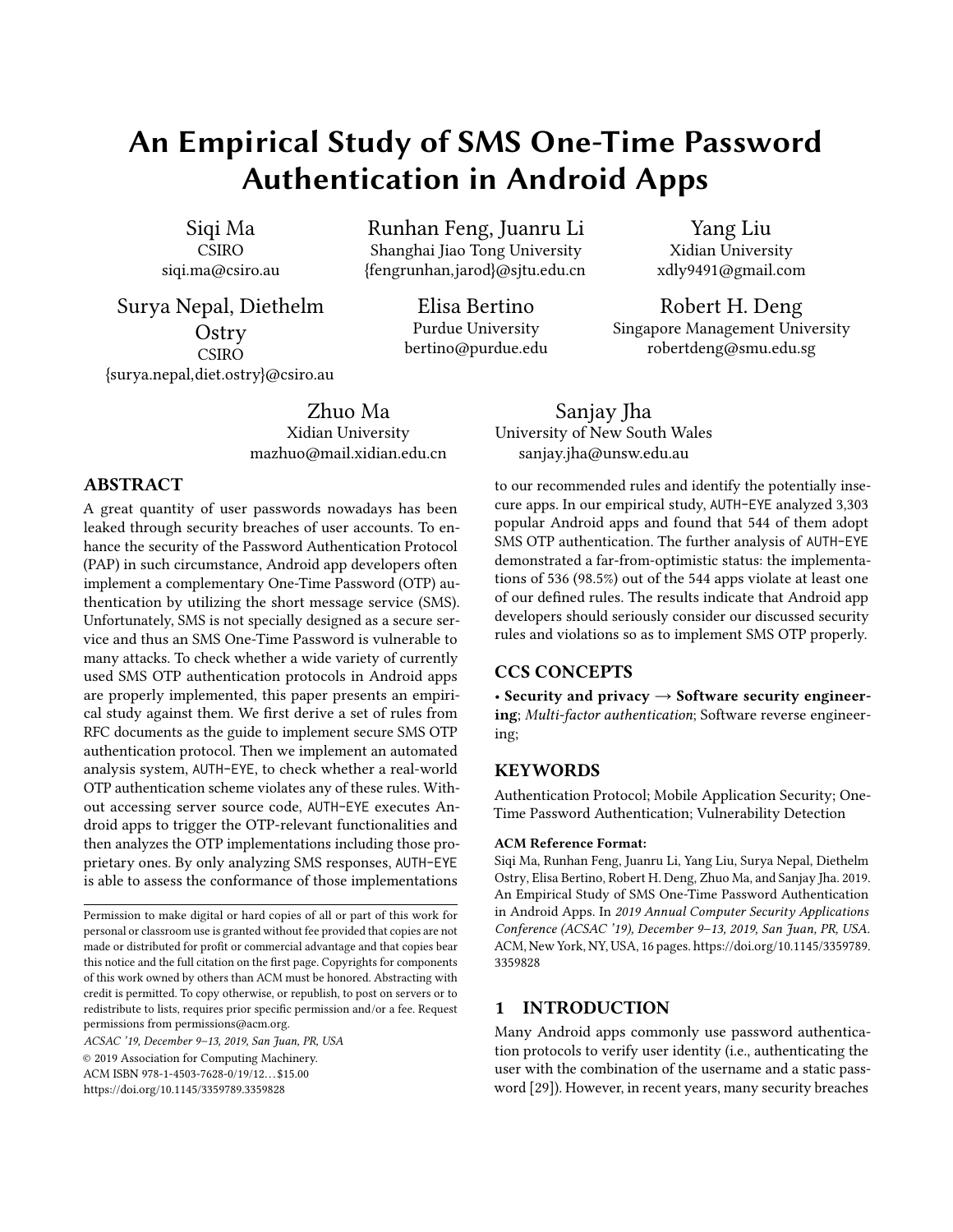4.2.1 OTP Login Execution. AUTH-EYE utilizes Monkey tool, an UI/Application Exerciser [\[2\]](#page-13-5), which triggers SMS OTP login Activities by generating pseudo-random streams of user events (e.g., clicks and button touches). However, the executions of Monkey are somewhat imprecise so that some redundant Activities may be performed accidentally, causing unexpected errors. To improve the efficiency and effectiveness of the automated OTP login testing, AUTH-EYE makes use of the orientation information parsed by UI Automator to precisely locate the widgets (i.e., edit text and button) that are related to SMS OTP login Activities.

To execute a login Activity, AUTH-EYE calls the function dispatchString() to enter a valid mobile phone number into the edit text widget. It then clicks the button to send the mobile phone number to the server, requesting a pseudorandom OTP value. The server response is a text message containing the OTP value and some textual descriptions. AUTH-EYE needs to accurately extract the OTP value in this message (note that AUTH-EYE has been given root permission for the tested Android phone in advance to extract the SMS messages from database /data/data/android.providers. telephony/databases/mmssms.db). We thus manually analyzed response messages generated by executing the SMS OTP login in 200 apps and found that the messages with OTPs followed formal formats. Therefore, we created a list of keywords that describe OTP values such as "password", "OTP". In detail, AUTH-EYE applies a keyword matching to parse each response message. Given the keywords, AUTH-EYE extracts the OTP value from each message in the following steps:

- (1) AUTH-EYE pre-processes a response message by applying Porter Stemmer [\[32,](#page-14-15) [41\]](#page-14-16) to convert words to their root forms. For example, the root form of "time" and "times" is "time".
- (2) AUTH-EYE divides the message into several blocks based on the text spaces. Each block contains a numeric value or a word.
- (3) AUTH-EYE searches for the block whose word matches any of the predefined keywords. If a match is found, AUTH-EYE selects the content in the subsequent numeric block as the OTP value.

An interesting observation is that many Android apps nowadays ONLY use OTP authentication and do not adopt a password authentication. In this situation AUTH-EYE could easily conduct the test without considering the password login issue. For those apps with a two-factor authentication (i.e., a login requires both the password and the OTP), AUTH-EYE relies on a manual account registration and login as the prerequisite to conduct the following evaluation.

4.2.2 Evaluating Rule Violations. AUTH-EYE executes the following tests to check each app's compliance with the OTP rules.

R1: OTP Randomness. To assess the randomness of the pseudo-random values generated by a server for each authentication session, AUTH-EYE sends 30 OTP requests to each server and parses the response messages to extract a sequence of OTPs for each server.

AUTH-EYE proceeds in two ways to generate the value sequences for examination. In the first, AUTH-EYE consumes each received OTP before sending a new login request. In the second, AUTH-EYE sends login requests without consuming the values for OTP authentication. From the sequence of OTPs, AUTH-EYE evaluates the randomness from the following two perspectives:

- Repetition: AUTH-EYE identifies whether a subsequence appears periodically in the sequence, or the same value appears repeatedly in the sequence.
- Static: AUTH-EYE examines the sequence with constant values.

We observed some apps reject repeated requests when certain numbers of request are reached, and so prevent acquisition of the 30 values required. In such cases, we wait until the validation works again before re-starting the test. Most apps only block the account for around 10 minutes, and rarely for one hour. Only a few apps block the account for as long as 24 hours.

It is important to mention that if the value sequence passes the above checks, it can only be regarded as potentially random. In this study, we did not test the values in the sequence using more rigorous tests for randomness because that requires a larger number of OTPs. Due to the constraints set in each validation system, collecting a sufficiently large number of OTPs is time-consuming, and even perhaps impossible in practice.

R2: OTP Length. AUTH-EYE checks the length of each OTP, which should be at least six digits. If a server generates an OTP with length less than six digits, AUTH-EYE labels the corresponding app as vulnerable.

R3: Retry Attempts. As the number of allowed attempts is not suggested by RFCs, we consider apps that allow more than five attempts to be insecure. AUTH-EYE first requests a valid OTP from the server to test this property. It then generates a fake OTP by using '0' to replace all the digits in the valid OTP (or using '1' if the valid OTP happen to be allzeros). The fake OTP value is used for testing the existence of a retry limit. AUTH-EYE then submits the incorrect value five times and analyzes the five responses sent back from servers. Since the error message is not shown as an SMS message,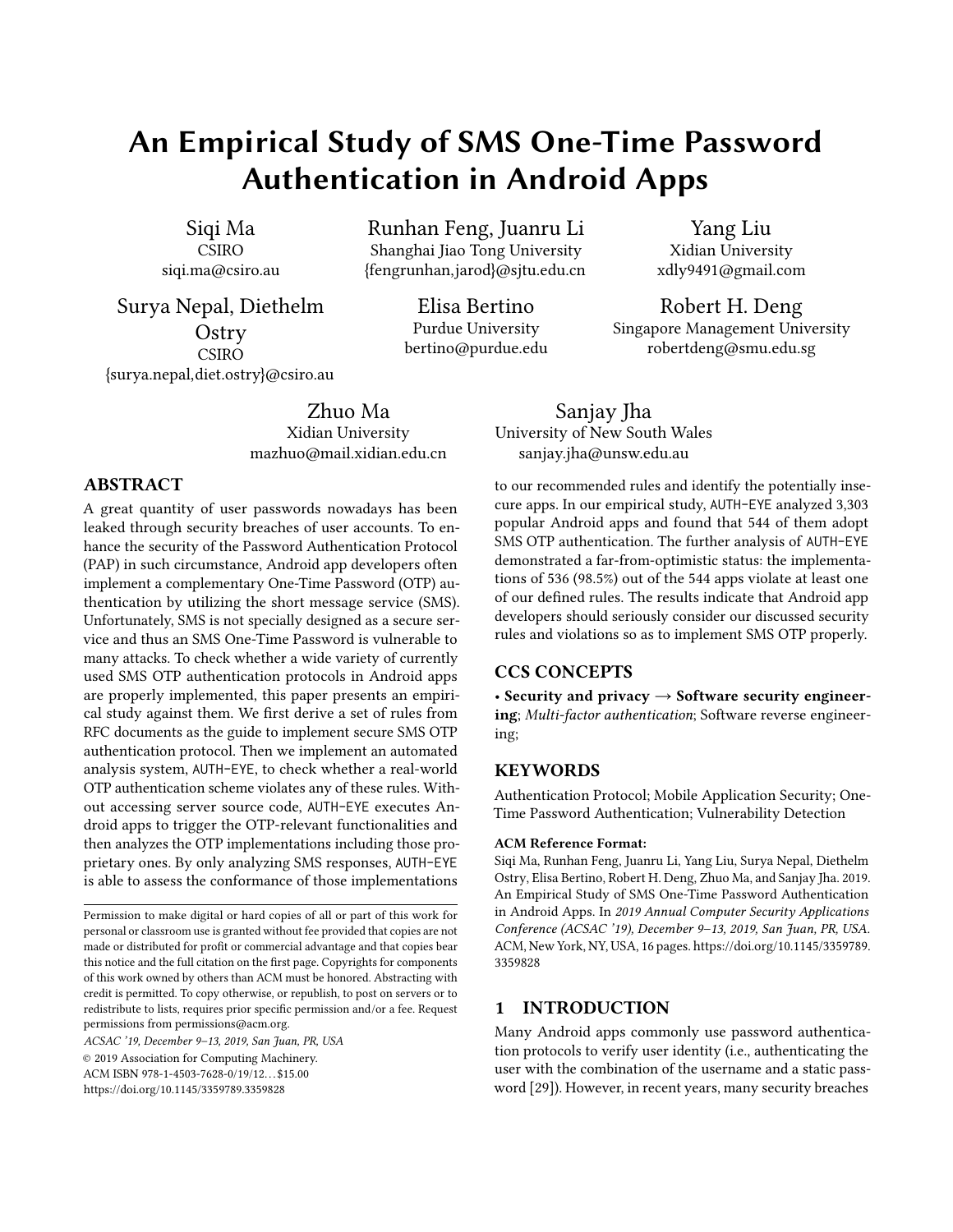AUTH-EYE relies on Burp Suite [\[38\]](#page-14-17) to collect responses from each server and store them in a log file for further parsing.

To identify the limitation on retry attempts, AUTH-EYE compares the five error messages without considering the values in the messages. If the five messages are identical, it implies that the validation system may not limit the number of attempts. In that case AUTH-EYE sends the fake value repeatedly to confirm whether there is any limit. AUTH-EYE terminates this procedure under two circumstances: 1) a different message is received, such as "Too many errors", or 2) AUTH-EYE has made 20 attempts<sup>[7](#page-8-0)</sup>. The first circumstance implies that there is a limitation, and the number of attempts so far performed by AUTH-EYE is the maximum allowed attempts. The second case indicates that the validation system may allow unlimited attempts.

If the five error messages are not the same, AUTH-EYE then identifies the word describing attempts from these messages. AUTH-EYE searches for the format as a value followed by the word "time", which refers to how many more attempts may be made. Setting a time delay is a possible additional protection mechanism for retry attempts. Given the five error messages, AUTH-EYE first searches for the word "delay" and then finds the format as a value followed by a timerelated word (i.e., "second/s", "minute/min", or "hour/h"). The value found is extracted as the required delay before another attempt.

R4: OTP Consumption. To identify whether the validation system of OTP authentication accepts a re-used OTP, AUTH-EYE first requests and consumes a valid OTP. It then attempts the consumed OTP again. If the validation succeeds for the second time, it indicates that the implemented OTP authentication does not check or remember the provided OTP for each authentication session, and permits repeated use of OTPs across multiple sessions.

R5: OTP Expiration. Given response messages, AUTH-EYE searches for the word "expire" and extracts the value after this word, that is, the validation time of the received OTP. To measure the expiration interval, we set a timer in AUTH-EYE. Once the OTP message is received, AUTH-EYE starts the timer and repeatedly sends the OTP to the server for validation until it expires. If AUTH-EYE can be validated successfully, a violation is detected (i.e., the server does not check the expiration of the OTP adequately).

R6: OTP Renewal Interval. To identify apps that violate this rule, AUTH-EYE provides a valid OTP at times corresponding to different time intervals. Because the RFC recommends

30 sec as the optimal time interval, we set the time intervals to  $[0, 30s]$ ,  $[30s, 60s]$ ,  $[60s, \infty]$ . In our test, AUTH-EYE first uploads the OTP immediately after it was received (i.e., within 30 seconds). Then, AUTH-EYE requests a new OTP and submits the value within 30 to 60 seconds. If the request succeeds, AUTH-EYE asks for another OTP value and resubmits it after 60 seconds. AUTH-EYE repeats this test with the renewal intervals of [1min, 5min], [5min, 10min], [10min, 30min], [30min, 60min], [60min, 24h], and [24h, ∞] until it is rejected by the server (or finds a still available OTP after 24 hours). If a server accepts an OTP with a lifetime more than 30 seconds, AUTH-EYE considers it as an insecure one.

# <span id="page-8-1"></span>5 EVALUATION

Our evaluation has two goals. The first is to assess the effectiveness of AUTH-EYE in automatically analyzing the implementations of OTP authentication protocols in Android apps and verify that their implementations comply with the OTP rules. The second is to use AUTH-EYE to gain insights into the frequency of violations of OTP rules in real-world Android apps.

#### 5.1 Dataset

We built our app dataset by downloading 3,303 top list apps from both Google Play and Tencent MyApp markets (986 from Google Play and 2,317 from Tencent) between February and April 2019. The dataset contains apps in 21 categories including Beauty, Books & Reference, Communication, Education, Entertainment, Finance, Health & Fitness, Lifestyle, Map & Navigation, Medical, Music & Audio, News & Magazine, Parenting, Personalization, Photography, Productivity, Shopping, Social, Tool, Travel & Local, Video Players & Editors. We selected from each category the recommended apps (about 150 apps in each category, and the most active one has around 3 billion downloads).

We observed that many apps also provide the option of login via a third party (e.g., OAuth). Note that in this paper we only assess apps with customized OTP authentication protocols, and those which use third-party authentication services with open-authentication are out of the scope of this paper.

## 5.2 OTP Login Activity Recognition

The first task of AUTH-EYE is to create an OTP list, i.e., a list of apps implementing SMS OTP. Among the the 3,303 apps in our dataset, AUTH-EYE is able to analyzed 1,364 apps, while other apps adopt app protection measures (e.g., code packing and code obfuscation) to hinder the decompilation and code analysis of AUTH-EYE. We manually inspected the apps that AUTH-EYE failed to analyze to gain some insights:

<span id="page-8-0"></span><sup>7</sup>We choose 20 attempts after considering the potential legal issue in mainland China. Also, we can easily add the guess times to determine which apps are actually vulnerable.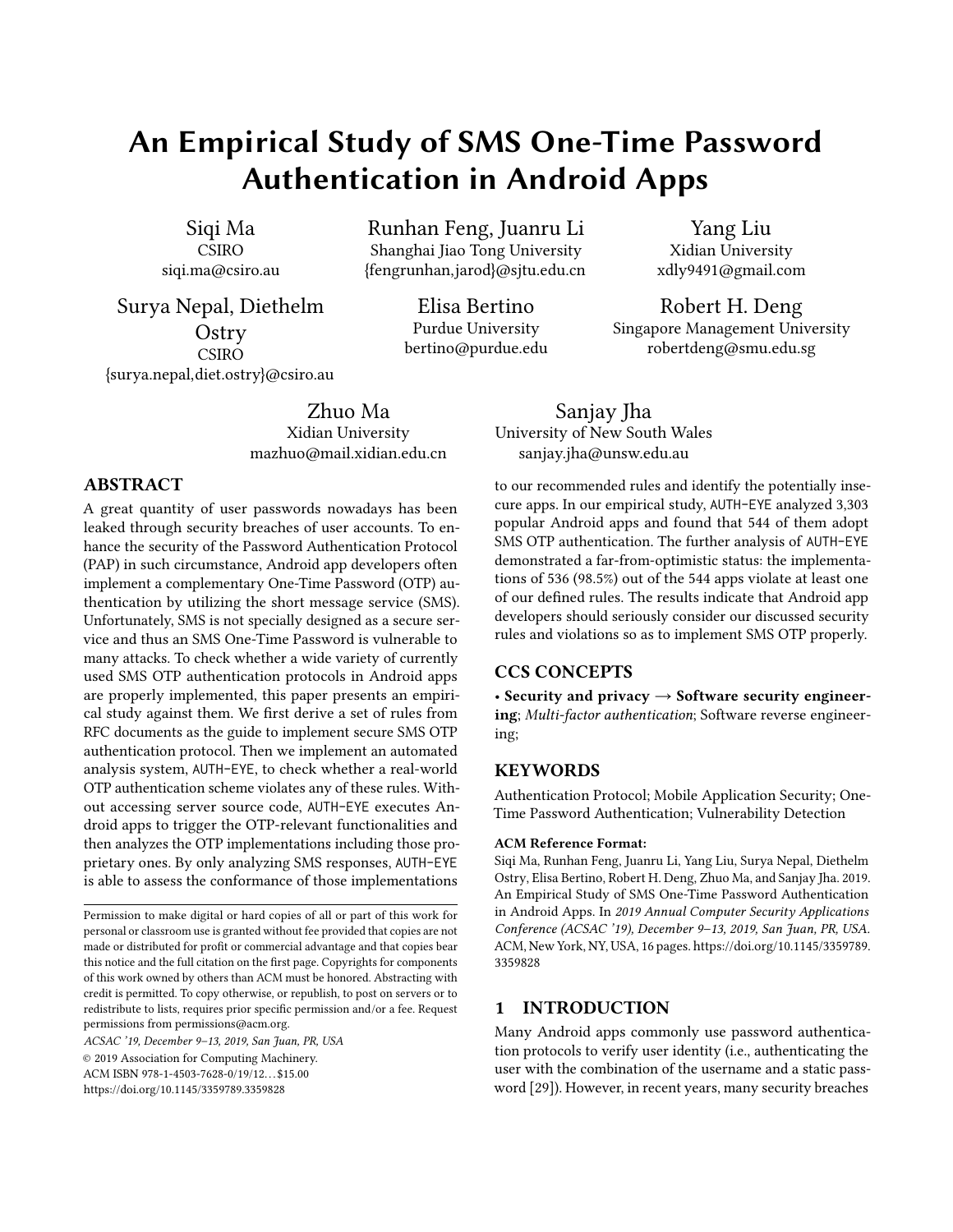<span id="page-9-0"></span>Table 1: Top-10 login activity names in apps

| <b>Login Activity Names</b> | # of apps |
|-----------------------------|-----------|
| Login                       | 105       |
| LoginSuccess                | 53        |
| doLogin                     | 37        |
| smsLogin                    | 18        |
| onLoginSuccess              | 16        |
| startLogin                  | 14        |
| requestLogin                | 14        |
| startLoginActivity          | 13        |
| supportSmsLogin             | 13        |
| serverBindLoginRequest      | 13        |

- 648 apps are protected using code packing against decompilation, in which their ".class" files are encrypted. These files will only be decrypted during app execution. Since we cannot extract the source code from encrypted apps, AUTH-EYE is unable to locate their login Activities and cannot execute them.
- AUTH-EYE are not able to analyze 1291 apps because 1) 695 of them use code obfuscation to prevent the code from being analyzed and 2) 596 apps are unable to be executed due to potential anti-debugging code.

We argue that AUTH-EYE could also adopt advanced analysis technique such as unpacking to handle these issues, but this often involves manual efforts (e.g., patching antidebugging code) and is not scalable. More importantly, we observe that apps developed by large companies (e.g., Microsoft, Alibaba, Tencent, Baidu) seldom adopt code protection due to stability and compatibility requirements. Therefore we leave the analysis of protected apps as a future work and only focus on those unprotected apps.

AUTH-EYE identified 1069 (78.3%) with declared login Activities in successfully analyzed 1,364 apps, and the top-10 commonly used login Activity names are listed in Table [1.](#page-9-0) It is clear from the list that developers do prefer to use the word "login" to describe a login Activity. Given the list of apps with identified login Activities, AUTH-EYE then further identified how many implement OTP authentication. In total, 544 (58.2%) app adopt OTP authentication. Among these 544 apps, 354 use two-factor authentication (both password authentication and OTP authentication), while 190 apps only contain OTP authentication. In this study, we only discuss the validation OTP authentication and leave the evaluation of password authentication protocols as future work. Hence, our discussion focuses only on the apps in the OTP list, i.e., 544 apps implementing SMS OTP authentication. Note that

for apps with password authentication involved, we manually registered an accounts in those apps and typed in the combination of username and password.

## 5.3 Results

5.3.1 Rules Violations. Table [2](#page-9-1) lists the number of apps that violate the OTP rules (see Section [2\)](#page-2-0). Only eight apps out of the 544 apps did not violate any of the OTP rules. We now discuss the detected violations of OTP rules in the order of their prevalence.

Table 2: Violations of OTP rules

<span id="page-9-1"></span>

| <b>OTP Rules</b>         | # of apps |
|--------------------------|-----------|
| R6: OTP Renewal Interval | 536       |
| R3: Retry Attempts       | 324       |
| R2: OTP Length           | 209       |
| R4: OTP Consumption      | 106       |
| R1: OTP Randomness       | 71        |
| R5: OTP Expiration       | 40        |

R6: OTP Renewal Interval. A large number of apps, 536 in total, violated this rule, making it the most frequently violated OTP rule. Only eight apps follow the requirement proposed by R6. Further inspection revealed that in 165 apps, the OTP validation systems did not require OTP values to be renewed. For the remaining failed apps (i.e., 371 apps), the intervals to renew OTP values set by their validation systems are shown in Figure [2.](#page-10-0) Most validation systems (122 apps) are set to renew OTP values at intervals between 5 minutes to 10 minutes. The validation systems of 112 apps generate new OTP values within the time interval of one minute to five minutes. Even worse, AUTH-EYE identified that the validation systems in 15 apps accept OTPs that have been delayed for 24 hours. This design results in the TOTP authentication protocol behaving no better than a normal OTP authentication protocol. The developers of these apps might deliberately choose this option since accepting a large range of delays as valid is much more user-friendly.

R3: Retry Attempts. This rule limits the number of retry attempts allowed by validation systems. It is the second most violated OTP rule. AUTH-EYE identified 324 (59.6%) apps out of 544 apps violating this rule, i.e., allowing more than five attempts.

Figure [3](#page-10-1) shows the number of attempts allowed by validation systems. Only 220 (40.44%) apps have OTP validation systems complying with the rule, and most of these apps (77.2%) are from the category of Shopping and a few are from the Social category.

For the other apps that violate R3 (i.e., 324 apps), 111 apps allow 6 to 10 retry attempts, and 31 apps allow 11 to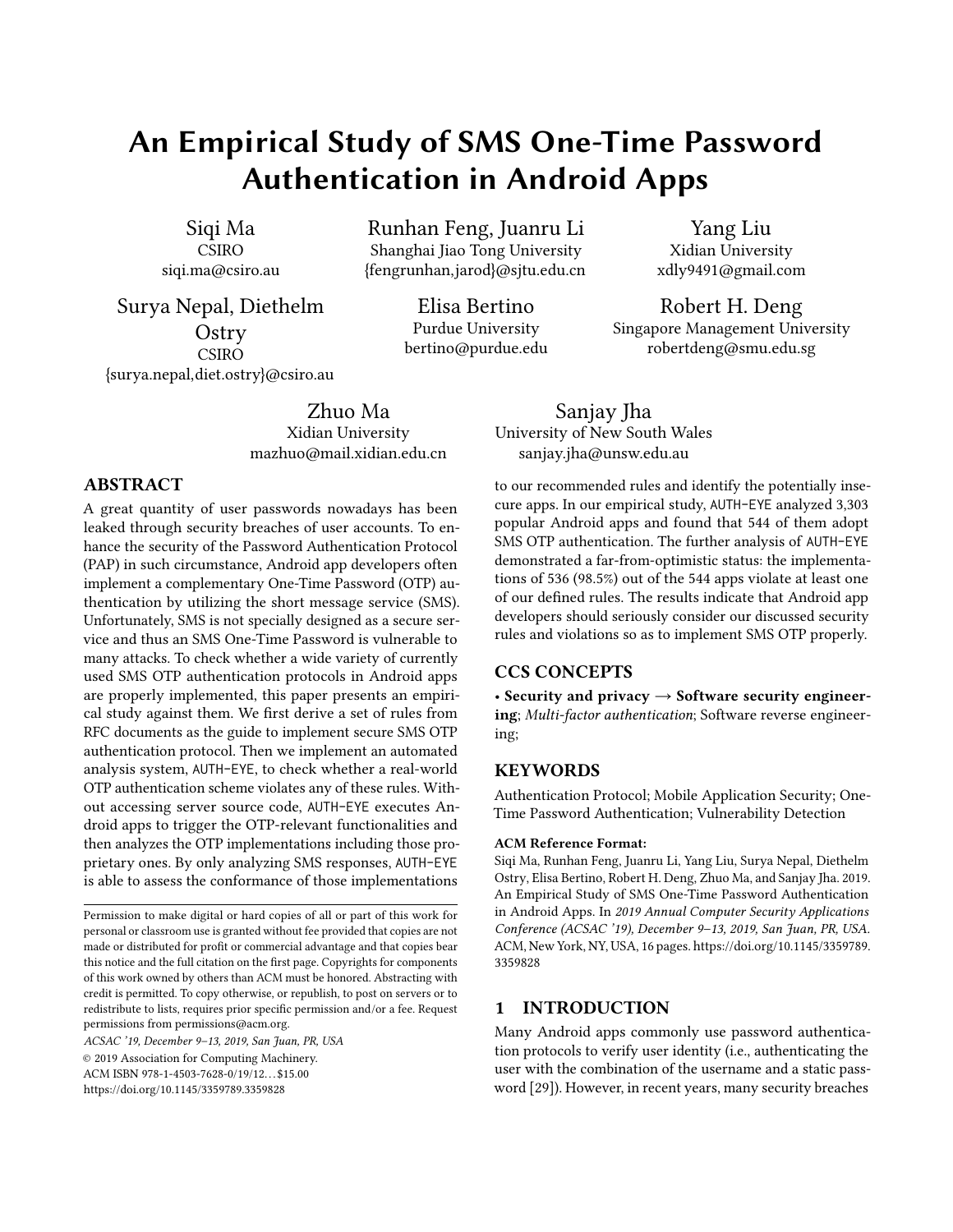An Empirical Study of SMS OTP Authentication in Android Apps ACSAC '19, December 9–13, 2019, San Juan, PR, USA

<span id="page-10-1"></span>

<span id="page-10-0"></span>

Figure 2: OTP renewal interval (Minutes)

20 attempts. Because AUTH-EYE was set to send a fake OTP at most 20 times for each app, it identified that the OTP validation systems in 126 apps still work after 20 times of retry. We surmised that these validation systems may not implement any limitation and are thus vulnerable to brute force attacks.

Additionally, AUTH-EYE identified the delay protection implemented in the OTP validation systems of 97 apps. In these apps, the user has to wait for a specific period if an incorrect OTP value is entered. The waiting period set in these apps is usually one minute.

R2: OTP Length. The third most violated OTP rule is setting the length of OTP values at fewer than six digits. As mentioned in Section [2,](#page-2-0) generating an OTP with short length (i.e., length < 6) negates the security benefits of the OTP authentication protocol.

In total, the validation systems in 209 apps use values with less than six digits as OTP values. Although the OTP length could be set at 10 digits, we discovered that all the validation systems generate OTPs with at most six digits.

R4: OTP Consumption. This rule is violated by 106 apps out of the 544 apps. Here, users are allowed to reuse an OTP for identity verification. A unique value for each validation session is essential in the OTP authentication protocol to protect against replay attacks. Accepting a repeated OTP value negates the benefit of using an OTP and can even make the OTP authentication protocol weaker than a password authentication protocol.

Apps violated this OTP rule are only from eight categories, Shopping, Video Players & Editor, Books & Reference, Music & Audio, Travel & Local, Entertainment and productivity. 37.7% vulnerable apps and 18.9% vulnerable apps are from the categories of Books & Reference and Video Players & Editor, respectively.



Figure 3: Number of retry attempts allowed in apps

R1: OTP Randomness. This rule was violated by 71 apps. two types of errors are identified by AUTH-EYE: repeated values and static values.

AUTH-EYE found 56 apps generating repeated OTP values. To be specific, 21 apps generate a sequence of unique OTP values and then repeat the same sequence. The validation systems of 35 apps use the same OTP for  $n$  different requests, that is, the same OTP value is repeated  $n$  times. Based on our manual inspection, each value is repeated two or three times (i.e.,  $n = 2$  or  $n = 3$ ).

In addition, AUTH-EYE discovered that 15 apps provide only static OTP values to users for OTP authentication. This type of error makes the OTP authentication protocol perform as a simple password authentication protocol, in which the username is the user's mobile phone number and the password is the fixed (short) OTP value. An attacker can then easily access the user's account if the mobile phone number is leaked because the OTP value is shorter and simpler than a static password set by the client.

The above results indicate that developers might not be aware of the critical importance played by randomness in authentication.

R5: OTP Expiration. AUTH-EYE identified 73 apps that use TOTP authentication protocols, in which the OTP value may expire. Interestingly, only 33 apps reject the OTP value if it is expired, while the identity verification of 40 apps passed by providing expired OTP values. This implies that the implemented TOTP authentication protocols fail to work properly in the corresponding servers.

For the remaining 471 apps, AUTH-EYE did not discover any expiration set for OTP values by only analyzing the responses. We might suppose that their validation systems allow the OTP values to be valid forever.

We manually inspected those 1069 apps and found that 934 (87.4%) of them did implement login Activities. AUTH-EYE mistakenly identified some apps because their Activity names,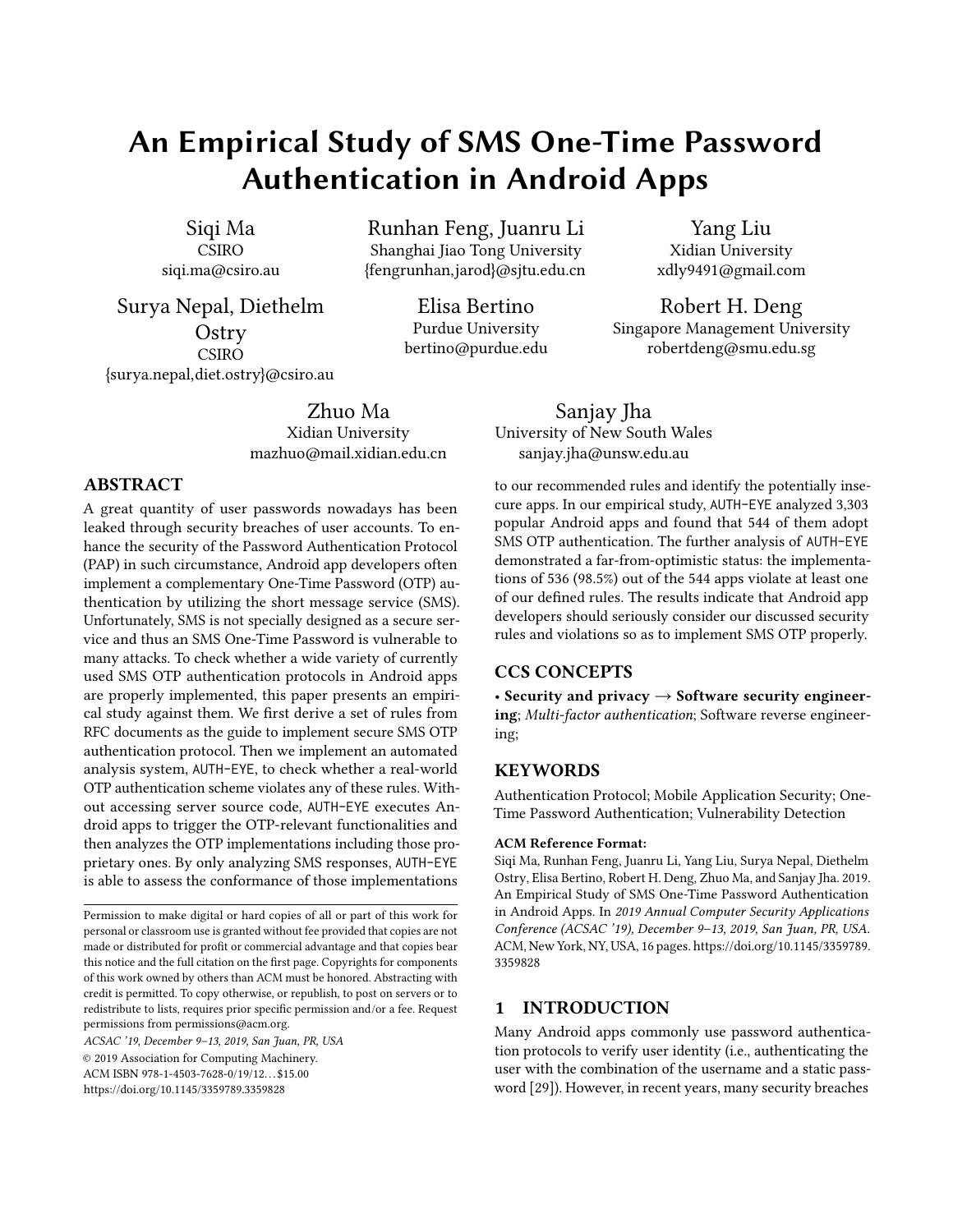<span id="page-11-0"></span>Table 3: Violation of multiple OTP rules

|    | # of apps   multiple-rules violated |
|----|-------------------------------------|
| 65 | <b>R2 &amp; R4</b>                  |
| 13 | R1 & (R2 or R3)                     |
| 9  | <b>R4 &amp; R5</b>                  |
|    | $R2 \& R3$                          |

such as loginFail and thirdLogin, have higher semantic similarity scores.

5.3.2 Results for Multiple-Rules Violations. We also investigated the status of multiple OTP rules violation in our tested apps, and listed the cases that severely threat to the security of OTP authentication in Table [3.](#page-11-0) As shown in the table, the most frequently occurred situation is the violation of both R2 and R4 (65 apps). In this situation, an attacker could guess the OTP through a brute force attack, since the number of legal OTPs is limited and the server also accept a used OTP. Another common mistake is that 13 apps not only used an immutable OTP, but also violate other rules such as allowing an attack to guess the OTP, or always reuse the immutable OTP if a legal user does not enforce a new login request. There are also nine apps violate both R4 and R5, and two apps violate R2 and R3 simultaneously. All those apps that violate multiple OTP rules are considered as highly vulnerable, and we have contacted the developers and reported these issues.

Note that we found all "potential vulnerable" apps violated R6 (i.e., the valid time window exceeds 30 seconds). Compared with a single rule violation, violations of both R6 and other rules will increase the risk. However, the violation of R6 often does not directly lead to an attack. Therefore, we do not consider this issue in our multiple rules violation investigation.

#### <span id="page-11-1"></span>5.4 Case Studies

This section aims to highlight insights from case studies based on our manual inspections.

Matchless Functionality. We found some apps whose validation systems do not match with the responses.

–Expiration. We investigated a game manager app with more than 100,000 downloads. It transmits messages in secure ciphertext formats and the server responses suggest that authentication protocols (i.e., password authentication and OTP authentication) are correctly implemented. However, AUTH-EYE flagged this app because its validation system still accepts "expired" OTPs. By parsing the server responses, AUTH-EYE discovered that each OTP expired after 30 seconds. However, when AUTH-EYE consumed each OTP after 1

minute and 10 minutes, it passed the validation. We agree that remembering and validating OTP values for all login requests consume a large amount of storage and memory on the server side; but app security makes it essential to implement an efficient reset method for clearing expired values.

–Consumption. Users commonly use finance apps to manage their investments. It is crucial that financial information is protected at all times. However, we found that the validation systems in three financial apps accept previously consumed OTPs. The OTP authentication of a financial app was labeled by AUTH-EYE as vulnerable. By checking its responses, we found that this app violates almost all OTP rules except for R1 (OTP Randomness) and R5 (Retry Attempts). The only protection scheme implemented is that its validation system blocks the user's account and does not generate any OTP values if the user keeps sending requests more than five times. While verifying user identity, this app not only accepts consumed OTP values, but also transmits mobile phone numbers and OTP values in plaintext. This means that users' private information (i.e., login information and private data) is exposed to attackers.

Deceptive Randomness. Apps violating R1 (OTP Randomness) are from the categories of Beauty, Finance, News & Magazine, Photography and Video Players & Editors. The percentage from each category with violations is 11%, 7%, 33%, 3%, and 46%, respectively. We investigated these apps in details. For 6 of the 15 apps which generate static values for OTP authentication, the OTP value is only renewed when the previous one is consumed. The other apps keep sending the same value to users.

Exposed Transmission. As well as analyzing server responses, AUTH-EYE monitored traffic messages to identify whether an error occurred. From traffic messages, AUTH-EYE identified that most messages containing OTP values are not well-protected. The validation systems of 188 apps transmit the OTP values in plaintext over the unsecured network. 36 apps protect OTP values by using only an MD5 hash without salt, which is considered insecure [\[19\]](#page-14-18). With respect to message transmission, we found that the most secure category is Travel & Local, where 98.7% apps encrypt their transmitted messages. The categories of Shopping and Social perform the worst with only 72% and 74.6% apps being secure. We observed that a Music app (10,070,000 downloads) only uses the user's mobile phone number as the password no matter what user password and OTP are provided, and only the mobile phone number is transmitted to the validation system.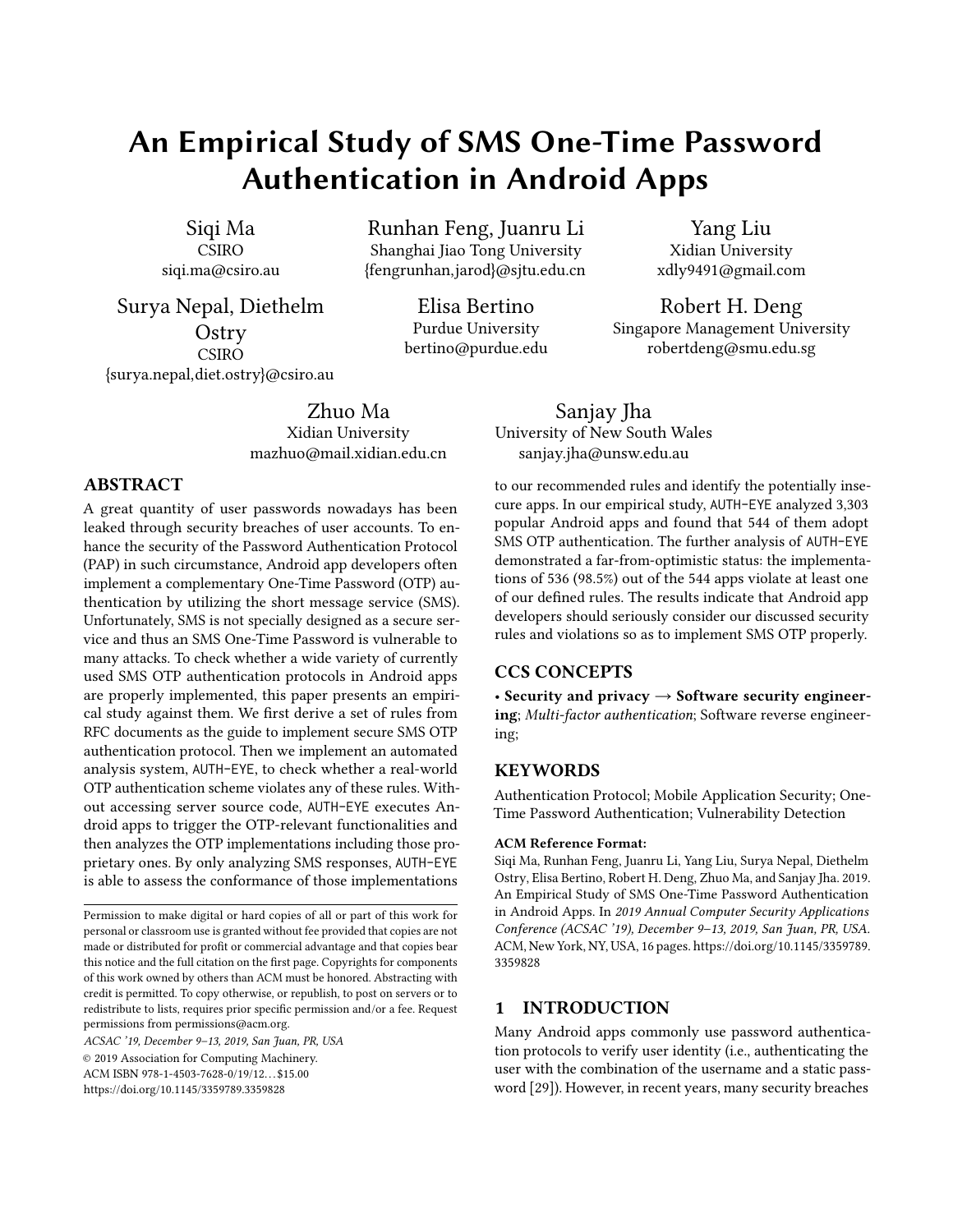An Empirical Study of SMS OTP Authentication in Android Apps ACSAC '19, December 9–13, 2019, San Juan, PR, USA

# 5.5 Discussion

We have demonstrated through an experimental evaluation that AUTH-EYE is effective in assessing the design and implementation of OTP authentication protocols in Android apps. However, it has some drawbacks, outlined as follows.

- Discovering Vulnerabilities. AUTH-EYE executes each app for SMS OTP validation and points out OTP rules violated by the validation system. However, it is difficult for AUTH-EYE to discover what vulnerabilities exist in the implementation and where they are located Consider a case that violates R1 (i.e., OTP randomness). The most popular way of implementing this in Android is to invoke the function SecureRandom(.), a pseudorandom number generator. In practice, it should not be seeded with a constant number; otherwise, the function will produce a predictable output sequence across all implementations. However, some developers still use seeds as "000000" or "123456" [\[31\]](#page-14-19). Such details cannot be inferred in general by only analyzing the server responses.
- Vulnerability Certainty. Currently, all the implementations that violate any of the OTP rules are tagged as vulnerable. There might be other protection mechanisms implemented in the validation system, beyond those known to AUTH-EYE. For example, we discovered that some Finance apps transmitted mobile phone numbers and OTPs in ciphertext or over a secure connect. These protection schemes confirm that transmissions are under secure circumstances, as long as the cryptographic primitives or secure connection are correctly implemented. This is, however, outside the scope of this work.
- Black Box Analysis. AUTH-EYE treats the validation system as a black box, and only analyzes server responses. We assume that such responses reflect functionalities implemented in the code. However, this assumption does not always hold as our manual inspections described in Section [5](#page-8-1) found, such as in the case of the Finance app discussed in Section [5.4.](#page-11-1) Based on a given response, one may conclude that the implementation complies with the implementation rules, but nevertheless functionalities defined in the validation system may actually not be correctly implemented.
- Field Identification. AUTH-EYE identifies the required information from the server responses through keywords match only. Nonetheless, the formats of the responses are not always shown as the same. AUTH-EYE might miss some responses in other format or identify an incorrect information from the responses.

# 6 RELATED WORK

This section provides a brief review of related work.

# 6.1 Security Analysis of One-Time Password Authentication Protocols

Several vulnerability detection approaches and protection schemes are proposed to defend against attacks on the steps of protocols, e.g. transmission and password generation. TrustOTP [\[44\]](#page-14-20) builds a TrustZone to protect against attacks such as Denial-of-Service (DoS). It isolates OTP code and data from the mobile OS to ensure that the generated OTPs and seeds are secure even if the mobile OS is compromised. Differently, Hamdare et al. [\[23\]](#page-14-21) and Eldefrawy et al. [\[16\]](#page-14-22) focused on securing the authentication during OTP transmission and OTP generation, respectively. Hamdare et al. proposed a scheme to protect the OTP mechanism used for e-commerce transactions from Man-In-The-Middle (MITM) attacks. Instead of transmitting a simple OTP, they combined the OTP with a secure key and created a new transaction password by encrypting the combination using RSA. Eldefrawy et al. focused on securing OTP generation by generating multiple OTPs for both service providers and consumers. The low computation cost of their scheme makes it suitable for mobile devices.

The focus of previous work is to enhance the security of OTP authentication protocols. However, we focused on analyzing the correctness of OTP implementations and proposed an approach to check server responses instead of directly performing code analysis. Mulliner et al.. [\[37\]](#page-14-23) proposed a similar research that conducted a survey by introducing several attacks and weaknesses of SMS OTPs such as SIM swap attack, wireless interception. To protect SMS OTP attacks, the possible defense techniques are generally provided. However, details to exploit vulnerabilities and protect SMS OTP authentication are not given. Dmitrienko et al. [\[12\]](#page-14-24) investigated the implementation of two-factor authentication of well-known Internet service providers (e.g., Google, Dropbox, Twitter, and Facebook). They applied cross-platform (i.e., PC-mobile) infection to control both PC and mobile devices involved in the authentication protocol and identified weaknesses that could be exploited in the SMS-based transaction authentication schemes of four large banks and Google. Their approach determines whether an authentication implementation is secure, but cannot provide detailed information on the causes. AUTH-EYE, however, does identify the causes of implementation flaws.

# 6.2 Dynamic Vulnerability Analysis of Mobile Apps

Several approaches have been proposed for dynamic analysis of mobile apps. The approach by Zuo et al. [\[53\]](#page-15-4) detects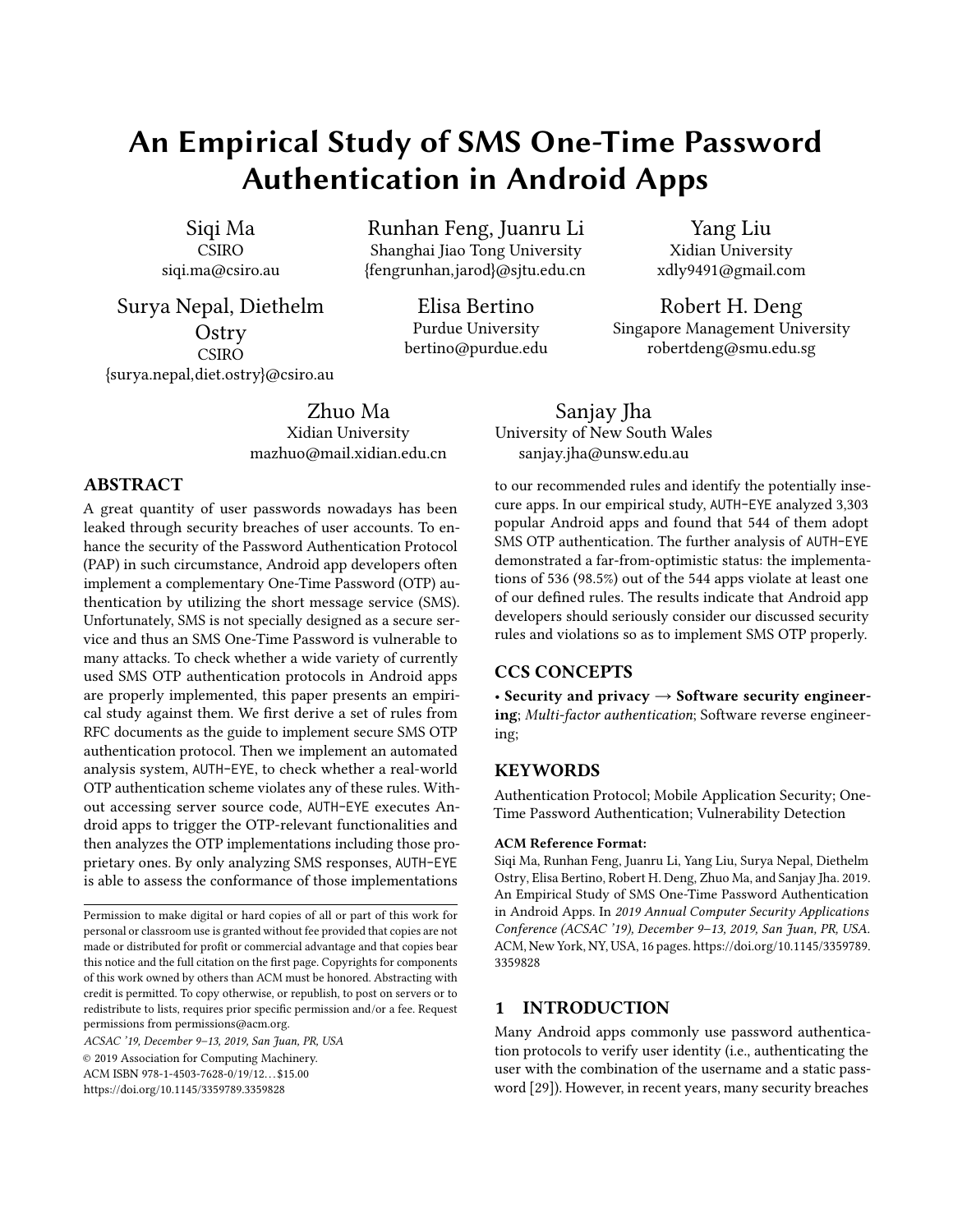vulnerabilities arising from SSL error handling in the mobile platform. They statically identified customized error handling processes rewritten by developers. For each process, their system executes an event to trigger the error and checks whether the error is processed correctly. This approach requires access to the source code. In contrast, AUTH-EYE assumes that the server source code is not available, and uses only decompiled Android app code.

D'Orazio et al. [\[13\]](#page-14-25) relied on an adversary model specifying secure and insecure states to detect vulnerabilities that can expose users' sensitive data in mobile devices. The drawback of their approach is that complete code coverage cannot be ensured through app execution. AUTH-EYE instead achieves full code coverage because the entire login activities in apps are examined; thus, all the authentication relevant functionalities can all be triggered. Also relying on an attack scenario, IntentDroid [\[24\]](#page-14-26) identifies Inter-Application Communication (IAC) vulnerabilities by executing attacks on eight specified vulnerabilities. It analyzes activity components of apps by implementing attacks based on effect path coverage, with low overhead. Although IntentDroid only uses a small set of tests to achieve high coverage analyses, path analysis mechanisms cannot be accurately applied to decompiled app code.

AUTH-EYE is similar to SmartGen [\[52\]](#page-15-3), which performs incontext analysis to expose harmful URLs through symbolic execution in mobile apps. Since server URLs are invisible, SmartGen triggers the appropriate execution through APIs in app code. The main difference between SmartGen and AUTH-EYE is, however, that AUTH-EYE does not rely on dependency patterns to identify the target functions. It uses only limited code information (i.e., class names and function names) that are extracted easily and completely. Smart-Gen targets on detecting of hidden malicious URLs whereas AUTH-EYE identifies violations of the OTP rules in implementations of OTP authentication protocols.

## 7 CONCLUSION

In this paper we defined six OTP rules based on the relevant RFCs and proposed a novel automated system, AUTH-EYE, to check for violations of those rules. We used AUTH-EYE to perform an empirical study on a large number of Android applications. Our approach treats each server as a black box and infers the correctness of its OTP implementation code by analyzing server responses generated after a sequence of login requests. We assessed 3,303 Android apps and identified 544 apps implemented OTP authentication. Only eight of these 544 apps correctly implemented the OTP authentication protocols (i.e., satisfied all six OTP rules). Further analysis revealed the surprising fact that the validation systems of apps in security-critical domains, such as Finance, Shopping, and Social, are not as secure as one might expect. The example cases discussed in Section [5.4](#page-11-1) show that poor implementations make users' accounts vulnerable to attack and may even expose private data directly. As future work, we plan to extend AUTH-EYE to examine additional OTP rules and perform a more extensive survey of real-world app OTP security. A new dynamic analysis tool, CuriousDroid [\[10\]](#page-14-27), is introduced. It is a context-based technique and can achieve higher accuracy than Monkey. We will refer to this technique to improve AUTH-EYE. The interested readers could also ac-cess our Github page<sup>[8](#page-13-6)</sup> to obtain source code of AUTH-EYE and help improve the analysis.

#### ACKNOWLEDGEMENT

This work was mainly supported by CSIRO Research Office. It was also partially supported by the General Program of National Natural Science Foundation of China (Grant No.61872237), the Key Program of National Natural Science Foundation of China (Grant No.U1636217), and the Major Project of Ministry of Industry and Information Technology of China ([2018] No.36).

## REFERENCES

- <span id="page-13-3"></span>[1] Android [n. d.]. UI Automator. [https://developer.android.com/training/]( https://developer.android.com/training/testing/ui-automator) [testing/ui-automator.]( https://developer.android.com/training/testing/ui-automator)
- <span id="page-13-5"></span>[2] Android. [n. d.]. UI/Application Exerciser Monkey Tool. [https://](https://developer.android.com/studio/test/monkey) [developer.android.com/studio/test/monkey.](https://developer.android.com/studio/test/monkey)
- [3] Paul Ashley, Heather Hinton, and Mark Vandenwauver. 2001. Wired versus wireless security: The Internet, WAP and iMode for e-commerce. In In Proceedings of the 17th Annual Computer Security Applications Conference (ACSAC). IEEE, 296–306.
- [4] Zhongjie Ba and Kui Ren. 2017. Addressing smartphone-based multifactor authentication via hardware-rooted technologies. In In Proceedings of the 37th IEEE International Conference on Distributed Computing Systems (ICDCS). IEEE, 1910–1914.
- <span id="page-13-0"></span>[5] CITI Bank. [n. d.]. CITI Bank Mobile Token. [https://www.citibank.]( https://www.citibank.com.au/aus/banking/citi-mobile-token.htm) [com.au/aus/banking/citi-mobile-token.htm.]( https://www.citibank.com.au/aus/banking/citi-mobile-token.htm)
- <span id="page-13-1"></span>[6] Antonio Bianchi, Eric Gustafson, Yanick Fratantonio, Christopher Kruegel, and Giovanni Vigna. 2017. Exploitation and mitigation of authentication schemes based on device-public information. In In Proceedings of the 33rd Annual Computer Security Applications Conference (ACSAC). ACM, 16–27.
- [7] Joseph Bonneau, Cormac Herley, Paul C Van Oorschot, and Frank Stajano. 2012. The quest to replace passwords: A framework for comparative evaluation of web authentication schemes. In In Proceedings of the 33rd IEEE Symposium on Security and Privacy (S & P). IEEE, 553–567.
- <span id="page-13-2"></span>[8] Sven Bugiel, Stephen Heuser, and Ahmad-Reza Sadeghi. 2013. Flexible and fine-grained mandatory access control on android for diverse security and privacy policies. In In Proceedings of the 22nd Usenix Security Symposium (USENIX). 131–146.
- <span id="page-13-4"></span>[9] Simon Butler, Michel Wermelinger, Yijun Yu, and Helen Sharp. 2011. Mining java class naming conventions. In In the proceedings of the 27th IEEE International Conference on Software Maintenance (ICSM). IEEE, 93–102.

<span id="page-13-6"></span><sup>8</sup>https://github.com/GoSSIP-SJTU/auth-eye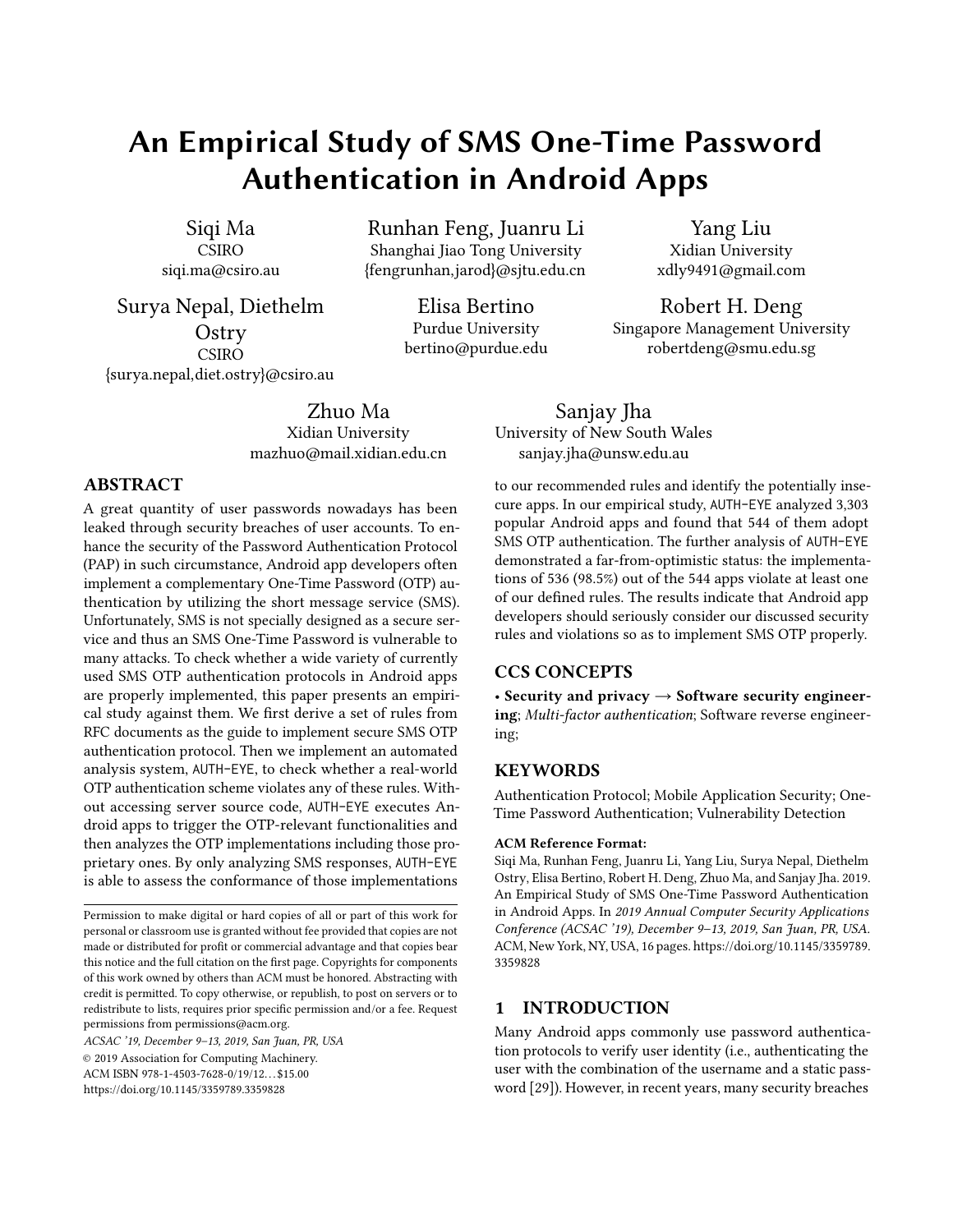- <span id="page-14-27"></span>[10] Patrick Carter, Collin Mulliner, Martina Lindorfer, William Robertson, and Engin Kirda. 2016. CuriousDroid: automated user interface interaction for android application analysis sandboxes. In International Conference on Financial Cryptography and Data Security. Springer, 231–249.
- <span id="page-14-9"></span>[11] Joseph A Cazier and B Dawn Medlin. 2006. Password security: An empirical investigation into e-commerce passwords and their crack times. The Journal of Information Systems Security 15, 6 (2006), 45–55.
- <span id="page-14-24"></span>[12] Alexandra Dmitrienko, Christopher Liebchen, Christian Rossow, and Ahmad-Reza Sadeghi. 2014. On the (in) security of mobile two-factor authentication. In In Proceedings of the 18th International Conference on Financial Cryptography and Data Security (FC). Springer, 365–383.
- <span id="page-14-25"></span>[13] Christian J D'Orazio, Rongxing Lu, Kim-Kwang Raymond Choo, and Athanasios V Vasilakos. 2017. A Markov adversary model to detect vulnerable iOS devices and vulnerabilities in iOS apps. The Journal of Applied Mathematics and Computation 293 (2017), 523–544.
- <span id="page-14-7"></span>[14] D Eastlake 3rd, Steve Crocker, and Jeff Schiller. 1994. Randomness recommendations for security. Technical Report.
- <span id="page-14-8"></span>[15] D Eastlake 3rd, J Schiller, and Steve Crocker. 2005. Randomness requirements for security. Technical Report.
- <span id="page-14-22"></span>[16] Mohamed Hamdy Eldefrawy, Khaled Alghathbar, and Muhammad Khurram Khan. 2011. OTP-based two-factor authentication using mobile phones. In In Proceedings of the 8th International Conference on Information Technology: New Generations (ITNG). IEEE, 327–331.
- [17] Ming Fan, Jun Liu, Xiapu Luo, Kai Chen, Zhenzhou Tian, Qinghua Zheng, and Ting Liu. 2018. Android malware familial classification and representative sample selection via frequent subgraph analysis. The Journal of IEEE Transactions on Information Forensics and Security (TIFS) 13, 8 (2018), 1890–1905.
- [18] John Franks, Phillip Hallam-Baker, Jeffrey Hostetler, Scott Lawrence, Paul Leach, Ari Luotonen, and Lawrence Stewart. 1999. HTTP authentication: Basic and digest access authentication. Technical Report.
- <span id="page-14-18"></span>[19] Praveen Gauravaram. 2012. Security Analysis of salt|| password Hashes. In In Proceedings of the 1st International Conference on Advanced Computer Science Applications and Technologies (ACSAT). IEEE, 25–30.
- <span id="page-14-1"></span>[20] Google. [n. d.]. Google Authenticator. [https://play.google.com/store/]( https://play.google.com/store/apps/details?id=com.google.android.apps.authenticator2&hl=en_AU) [apps/details?id=com.google.android.apps.authenticator2&hl=en\\_AU.]( https://play.google.com/store/apps/details?id=com.google.android.apps.authenticator2&hl=en_AU)
- <span id="page-14-2"></span>[21] Nancie Gunson, Diarmid Marshall, Hazel Morton, and Mervyn Jack. 2011. User perceptions of security and usability of single-factor and two-factor authentication in automated telephone banking. The International Journal of Computers & Security 30, 4 (2011), 208–220.
- <span id="page-14-3"></span>[22] Neil Haller, Craig Metz, Phil Nesser, and Mike Straw. 1998. A one-time password system. Technical Report.
- <span id="page-14-21"></span>[23] Safa Hamdare, Varsha Nagpurkar, and Jayashri Mittal. 2014. Securing SMS based one time password technique from Man in the middle attack. arXiv preprint arXiv:1405.4828 (2014).
- <span id="page-14-26"></span>[24] Roee Hay, Omer Tripp, and Marco Pistoia. 2015. Dynamic detection of inter-application communication vulnerabilities in Android. In In Proceedings of the 24th International Symposium on Software Testing and Analysis (ISSTA). ACM, 118–128.
- <span id="page-14-10"></span>[25] Kyle Ingols, Richard Lippmann, and Keith Piwowarski. 2006. Practical attack graph generation for network defense. In In Proceedings of the 22nd IEEE Annual Computer Security Applications Conference (ACSAC). IEEE, 121–130.
- [26] Jongpil Jeong, Min Young Chung, and Hyunseung Choo. 2008. Integrated OTP-based user authentication scheme using smart cards in home networks. In In Proceedings of the 41st Annual Hawaii International Conference on System Sciences (HICSS 2008). IEEE, 294–294.
- <span id="page-14-11"></span>[27] Xing Jin, Xuchao Hu, Kailiang Ying, Wenliang Du, Heng Yin, and Gautam Nagesh Peri. 2014. Code injection attacks on html5-based mobile apps: Characterization, detection and mitigation. In In Proceedings of the 21st ACM SIGSAC Conference on Computer and Communications

Security (CCS). ACM, 66–77.

- [28] Pawel Laka and Wojciech Mazurczyk. 2018. User perspective and security of a new mobile authentication method. The Journal of Telecommunication Systems 69, 3 (2018), 365–379.
- <span id="page-14-0"></span>[29] Leslie Lamport. 1981. Password authentication with insecure communication. The Journal of Communications of the ACM 24, 11 (1981), 770–772.
- <span id="page-14-4"></span>[30] Jaeho Lee, Ang Chen, and Dan S Wallach. 2019. Total Recall: Persistence of Passwords in Android.. In In Proceedings of The Network and Distributed System Security Symposium (NDSS).
- <span id="page-14-19"></span>[31] Siqi Ma, David Lo, Teng Li, and Robert H Deng. 2016. Cdrep: Automatic repair of cryptographic misuses in android applications. In In Proceedings of the 11th ACM on Asia Conference on Computer and Communications Security (ASIACCS). ACM, 711–722.
- <span id="page-14-15"></span>[32] Siqi Ma, Shaowei Wang, David Lo, Robert Huijie Deng, and Cong Sun. 2015. Active semi-supervised approach for checking app behavior against its description. In In Proceedings of the 39th IEEE Annual Computer Software and Applications Conference (ICSAC), Vol. 2. IEEE, 179–184.
- <span id="page-14-13"></span>[33] Christopher D Manning, Christopher D Manning, and Hinrich Schütze. 1999. Foundations of statistical natural language processing. MIT press.
- <span id="page-14-14"></span>[34] Tomas Mikolov, Kai Chen, Greg Corrado, and Jeffrey Dean. 2013. Efficient estimation of word representations in vector space. arXiv preprint arXiv:1301.3781 (2013).
- <span id="page-14-5"></span>[35] David M'Raihi, Mihir Bellare, Frank Hoornaert, David Naccache, and Ohad Ranen. 2005. Hotp: An hmac-based one-time password algorithm. Technical Report.
- <span id="page-14-6"></span>[36] David M'Raihi, Salah Machani, Mingliang Pei, and Johan Rydell. 2011. Totp: Time-based one-time password algorithm. Technical Report.
- <span id="page-14-23"></span>[37] Collin Mulliner, Ravishankar Borgaonkar, Patrick Stewin, and Jean-Pierre Seifert. 2013. SMS-based one-time passwords: attacks and defense. In In Proceedings of the 10th International Conference on Detection of Intrusions and Malware, and Vulnerability Assessment (DIMVA). Springer, 150–159.
- <span id="page-14-17"></span>[38] PortSwigger. [n. d.]. Burp Suite. [https://portswigger.net/burp.]( https://portswigger.net/burp)
- [39] William K Pratt, Julius Kane, and Harry C Andrews. 1969. Hadamard transform image coding. In Proceedings of the IEEE Journals and Magazines 57, 1 (1969), 58–68.
- [40] Blake Ross, Collin Jackson, Nick Miyake, Dan Boneh, and John C Mitchell. 2005. Stronger Password Authentication Using Browser Extensions.. In In Proceedings of the 14th Usenix Security Symposium (USENIX). Baltimore, MD, USA, 17–32.
- <span id="page-14-16"></span>[41] SnowBall. [n. d.]. Porter Stemmer. [http://tartarus.org/martin/]( http://tartarus.org/martin/PorterStemmer/java.txt) [PorterStemmer/java.txt.]( http://tartarus.org/martin/PorterStemmer/java.txt)
- <span id="page-14-12"></span>[42] PNF Software. [n. d.]. JEB Decompiler. [https://www.pnfsoftware.com/.]( https://www.pnfsoftware.com/)
- [43] Avinash Sudhodanan, Roberto Carbone, Luca Compagna, Nicolas Dolgin, Alessandro Armando, and Umberto Morelli. 2017. Large-scale analysis & detection of authentication cross-site request forgeries. In In Proceedings of the 2nd IEEE European Symposium on Security and Privacy (EuroS&P). IEEE, 350–365.
- <span id="page-14-20"></span>[44] He Sun, Kun Sun, Yuewu Wang, and Jiwu Jing. 2015. TrustOTP: Transforming smartphones into secure one-time password tokens. In In Proceedings of the 22nd ACM SIGSAC Conference on Computer and Communications Security (CCS). ACM, 976–988.
- [45] Mariano Luis T Uymatiao and William Emmanuel S Yu. 2014. Timebased OTP authentication via secure tunnel (TOAST): A mobile TOTP scheme using TLS seed exchange and encrypted offline keystore. In In Proceedings of the 4th IEEE International Conference on Information Science and Technology (ICIST). IEEE, 225–229.
- [46] Ignacio Velásquez, Angélica Caro, and Alfonso Rodríguez. 2018. Authentication schemes and methods: A systematic literature review. The International Journal of Information and Software Technology 94 (2018),